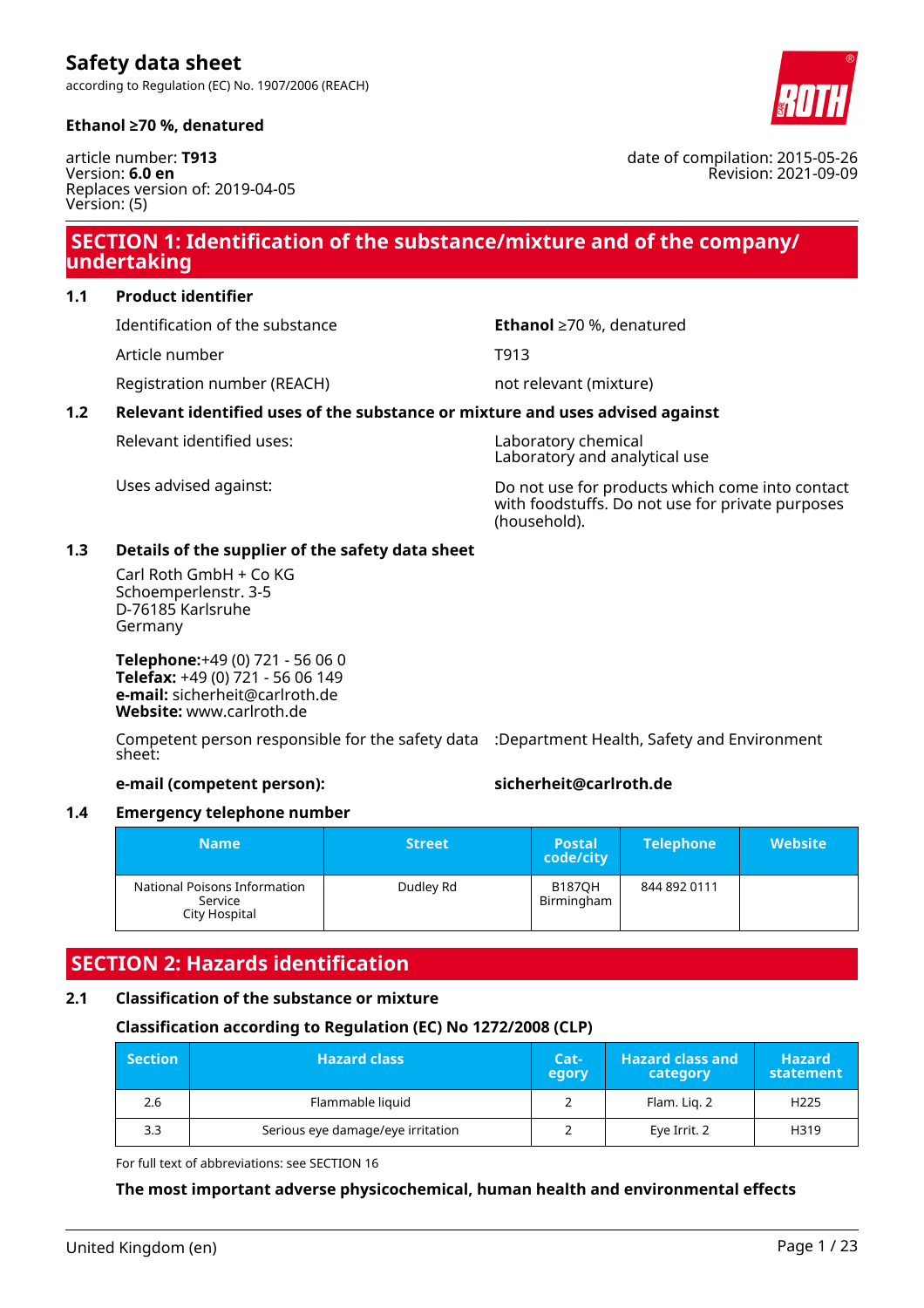according to Regulation (EC) No. 1907/2006 (REACH)

#### **Ethanol ≥70 %, denatured**

article number: **T913**

The product is combustible and can be ignited by potential ignition sources.

#### **2.2 Label elements**

#### **Labelling according to Regulation (EC) No 1272/2008 (CLP)**

**Signal word Danger**

#### **Pictograms**

GHS02, GHS07



#### **Hazard statements**

| H <sub>225</sub> | Highly flammable liquid and vapour |
|------------------|------------------------------------|
| H319             | Causes serious eye irritation      |

#### **Precautionary statements**

#### **Precautionary statements - prevention**

P210 Keep away from heat, hot surfaces, sparks, open flames and other ignition sources. No smoking P233 Keep container tightly closed

#### **Precautionary statements - response**

P305+P351+P338 IF IN EYES: Rinse cautiously with water for several minutes. Remove contact lenses, if present and easy to do. Continue rinsing

#### **Labelling of packages where the contents do not exceed 125 ml**

Signal word: **Danger**

Symbol(s)



#### **2.3 Other hazards**

**Results of PBT and vPvB assessment**

This mixture does not contain any substances that are assessed to be a PBT or a vPvB.

#### **SECTION 3: Composition/information on ingredients**

**3.1 Substances**

not relevant (mixture)

**3.2 Mixtures**

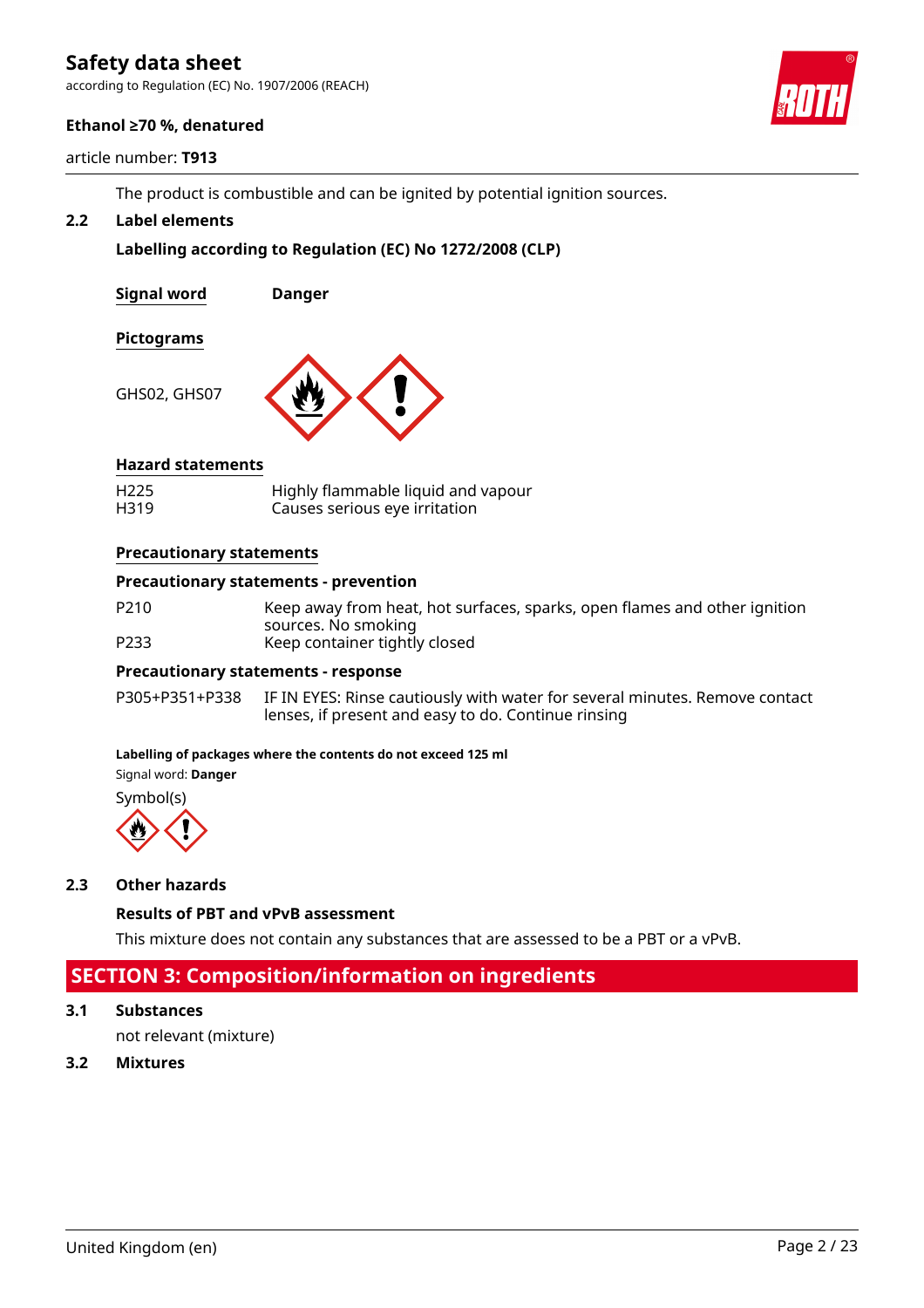according to Regulation (EC) No. 1907/2006 (REACH)

#### **Ethanol ≥70 %, denatured**

article number: **T913**



| <b>Description of the mixture</b> |                                            |         |                                                                |                   |                        |  |  |  |
|-----------------------------------|--------------------------------------------|---------|----------------------------------------------------------------|-------------------|------------------------|--|--|--|
| <b>Name of sub-</b><br>stance     | <b>Identifier</b>                          | Wt%     | <b>Classification acc. to</b><br><b>GHS</b>                    | <b>Pictograms</b> | <b>Notes</b>           |  |  |  |
| Ethanol                           | CAS No<br>64-17-5                          | 70      | Flam. Liq. 2 / H225<br>Eye Irrit. 2 / H319                     |                   | GHS-HC<br>IARC: 1      |  |  |  |
|                                   | EC No<br>200-578-6                         |         |                                                                |                   |                        |  |  |  |
|                                   | Index No<br>603-002-00-5                   |         |                                                                |                   |                        |  |  |  |
|                                   | REACH Reg. No<br>01-2119457610-<br>43-xxxx |         |                                                                |                   |                        |  |  |  |
| 2-Propanol                        | CAS No<br>$67 - 63 - 0$                    | $1 - 2$ | Flam. Liq. 2 / H225<br>Eye Irrit. 2 / H319<br>STOT SE 3 / H336 |                   | GHS-HC                 |  |  |  |
|                                   | EC No<br>200-661-7                         |         |                                                                |                   |                        |  |  |  |
|                                   | Index No<br>603-117-00-0                   |         |                                                                |                   |                        |  |  |  |
|                                   | REACH Reg. No<br>01-2119457558-<br>25-xxxx |         |                                                                |                   |                        |  |  |  |
| 2-Butanone                        | CAS No<br>78-93-3                          | $1 - 2$ | Flam. Liq. 2 / H225<br>Eye Irrit. 2 / H319<br>STOT SE 3 / H336 |                   | GHS-HC<br><b>IOELV</b> |  |  |  |
|                                   | EC No<br>201-159-0                         |         | <b>EUH066</b>                                                  |                   |                        |  |  |  |
|                                   | Index No<br>606-002-00-3                   |         |                                                                |                   |                        |  |  |  |
|                                   | REACH Reg. No<br>01-2119457290-<br>43-xxxx |         |                                                                |                   |                        |  |  |  |
| <b>Bitrex</b>                     | CAS No<br>3734-33-6                        | < 0,1   | Acute Tox. 4 / H302                                            |                   |                        |  |  |  |

**Notes**

GHS-HC: Harmonised classification (the classification of the substance corresponds to the entry in the list according to 1272/ 2008/EC, Annex VI)

IARC: 1: IARC group 1: carcinogenic to humans (International Agency for Research on Cancer) IOELV: Substance with a community indicative occupational exposure limit value

| Name of sub-<br>stance | <b>Identifier</b>   | <b>Specific Conc. Limits</b> | <b>M-Factors</b>         | <b>ATE</b>  | <b>Exposure</b><br>route |
|------------------------|---------------------|------------------------------|--------------------------|-------------|--------------------------|
| <b>Bitrex</b>          | CAS No<br>3734-33-6 | $\overline{\phantom{0}}$     | $\overline{\phantom{a}}$ | 584 $mg/kq$ | oral                     |

For full text of abbreviations: see SECTION 16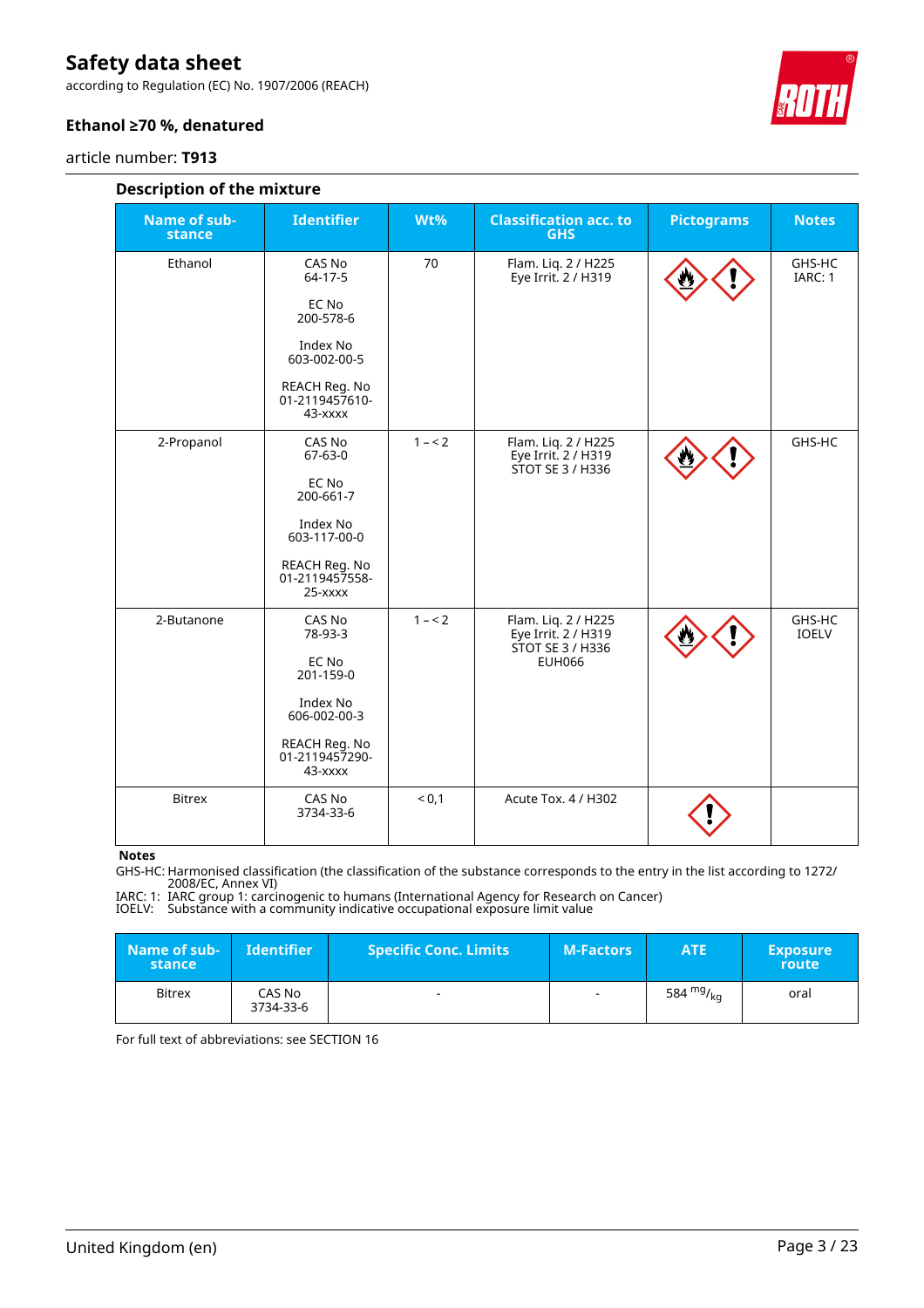according to Regulation (EC) No. 1907/2006 (REACH)



#### **Ethanol ≥70 %, denatured**

article number: **T913**

### **SECTION 4: First aid measures**

#### **4.1 Description of first aid measures**



#### **General notes**

Take off contaminated clothing.

#### **Following inhalation**

Provide fresh air. In all cases of doubt, or when symptoms persist, seek medical advice.

#### **Following skin contact**

Rinse skin with water/shower. In all cases of doubt, or when symptoms persist, seek medical advice.

#### **Following eye contact**

Irrigate copiously with clean, fresh water for at least 10 minutes, holding the eyelids apart. In case of eye irritation consult an ophthalmologist.

#### **Following ingestion**

Rinse mouth. Call a doctor if you feel unwell.

#### **4.2 Most important symptoms and effects, both acute and delayed**

Irritation, Nausea, Vomiting, Abdominal pain, Breathing difficulties, Vertigo, Drowsiness, Narcosis, Loss of righting reflex, and ataxia

#### **4.3 Indication of any immediate medical attention and special treatment needed**

none

### **SECTION 5: Firefighting measures**

#### **5.1 Extinguishing media**



#### **Suitable extinguishing media**

co-ordinate firefighting measures to the fire surroundings water spray, alcohol resistant foam, dry extinguishing powder, BC-powder, carbon dioxide (CO<sub>2</sub>)

#### **Unsuitable extinguishing media**

water jet

#### **5.2 Special hazards arising from the substance or mixture**

Combustible. In case of insufficient ventilation and/or in use, may form flammable/explosive vapourair mixture. Solvent vapours are heavier than air and may spread along floors. Places which are not ventilated, e.g. unventilated below ground level areas such as trenches, conduits and shafts, are particularly prone to the presence of flammable substances or mixtures. Vapours may form explosive mixtures with air.

#### **Hazardous combustion products**

In case of fire may be liberated: Nitrogen oxides (NOx), Carbon monoxide (CO), Carbon dioxide (CO₂), May produce toxic fumes of carbon monoxide if burning.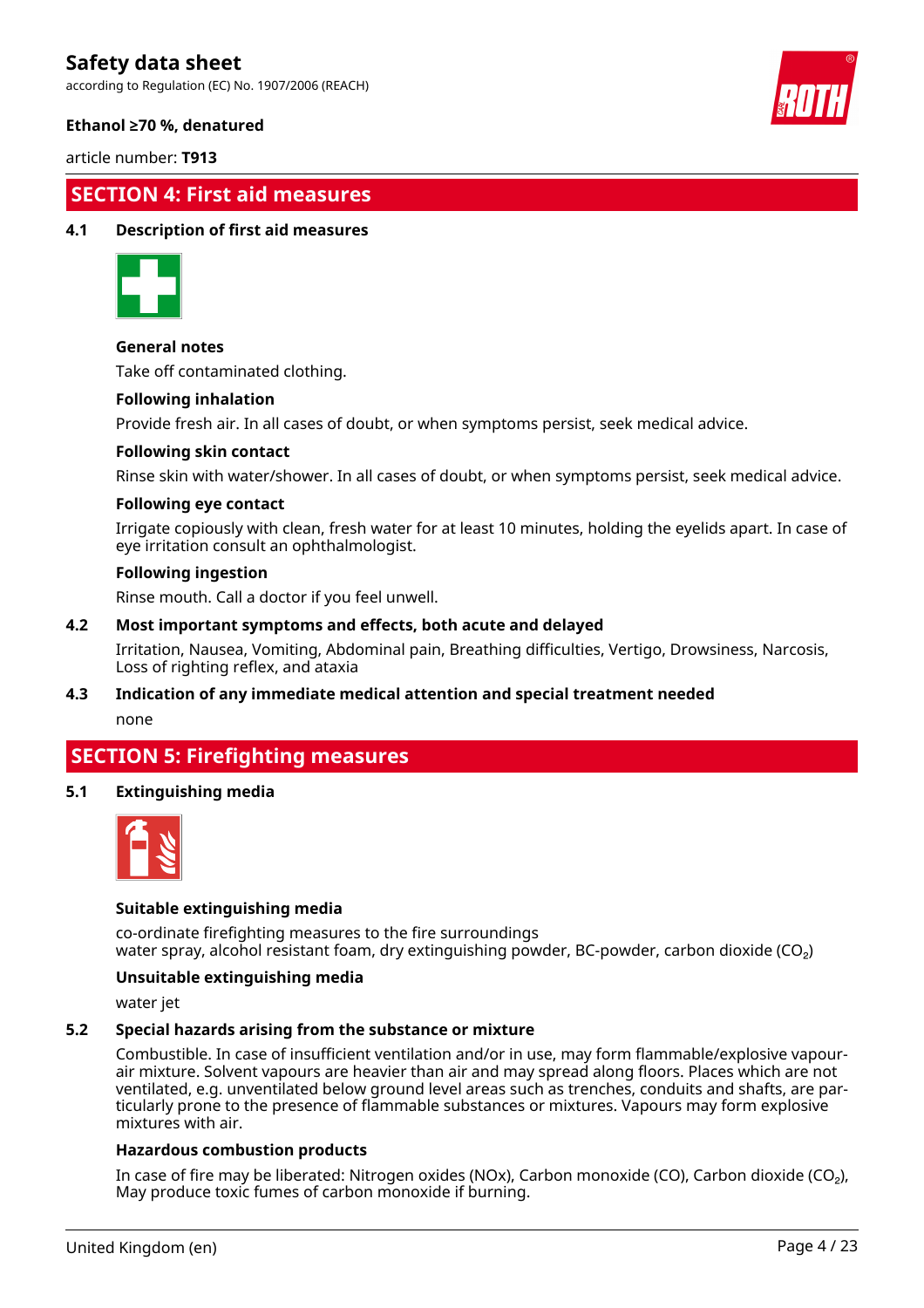according to Regulation (EC) No. 1907/2006 (REACH)



#### **Ethanol ≥70 %, denatured**

article number: **T913**

#### **5.3 Advice for firefighters**

In case of fire and/or explosion do not breathe fumes. Fight fire with normal precautions from a reasonable distance. Wear self-contained breathing apparatus.

#### **SECTION 6: Accidental release measures**

**6.1 Personal precautions, protective equipment and emergency procedures**



#### **For non-emergency personnel**

Avoid contact with skin, eyes and clothes. Do not breathe vapour/spray. Avoidance of ignition sources.

#### **6.2 Environmental precautions**

Keep away from drains, surface and ground water. Danger of explosion.

#### **6.3 Methods and material for containment and cleaning up**

#### **Advice on how to contain a spill**

Covering of drains.

#### **Advice on how to clean up a spill**

Absorb with liquid-binding material (sand, diatomaceous earth, acid- or universal binding agents).

#### **Other information relating to spills and releases**

Place in appropriate containers for disposal. Ventilate affected area.

#### **6.4 Reference to other sections**

Hazardous combustion products: see section 5. Personal protective equipment: see section 8. Incompatible materials: see section 10. Disposal considerations: see section 13.

### **SECTION 7: Handling and storage**

#### **7.1 Precautions for safe handling**

Provision of sufficient ventilation.

#### **Measures to prevent fire as well as aerosol and dust generation**



Keep away from sources of ignition - No smoking.

Take precautionary measures against static discharge. Due to danger of explosion, prevent leakage

of vapours into cellars, flues and ditches.

#### **Advice on general occupational hygiene**

Wash hands before breaks and after work. Keep away from food, drink and animal feedingstuffs. When using do not smoke.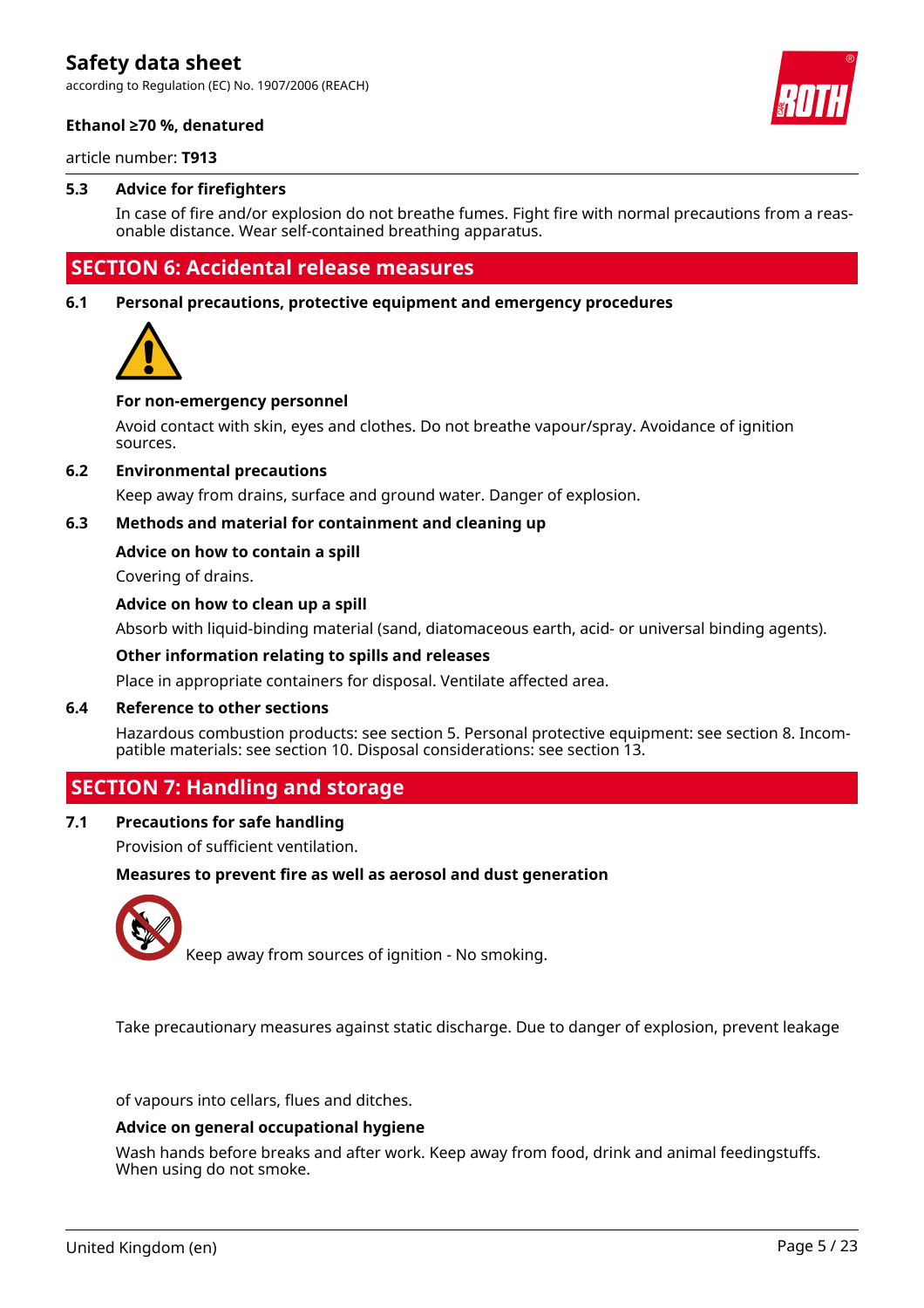according to Regulation (EC) No. 1907/2006 (REACH)

#### **Ethanol ≥70 %, denatured**

article number: **T913**



# **7.2 Conditions for safe storage, including any incompatibilities**

Store in a well-ventilated place. Keep container tightly closed. Protect from sunlight.

**Incompatible substances or mixtures**

Observe hints for combined storage.

#### **Consideration of other advice:**

Ground/bond container and receiving equipment.

#### **Ventilation requirements**

Use local and general ventilation.

#### **Specific designs for storage rooms or vessels**

Recommended storage temperature: 15 – 25 °C

#### **7.3 Specific end use(s)**

No information available.

### **SECTION 8: Exposure controls/personal protection**

#### **8.1 Control parameters**

#### **National limit values**

#### **Occupational exposure limit values (Workplace Exposure Limits)**

| Cou<br>ntr<br>У | Name of agent                        | <b>CAS No</b> | Identi-<br>fier | <b>TW</b><br>Α<br>[pp<br>[m] | <b>TWA</b><br>[mq/<br>[m <sup>3</sup> ] | <b>STE</b><br>L<br>[pp<br>[m] | <b>STEL</b><br>[mg/<br>m <sup>3</sup> | Ceil<br>ing-<br><b>[pp]</b><br>$m$ ] | Ceil-<br>ing-C<br>$\mathsf{[mq]}$<br>[m <sup>3</sup> ] | Nota-<br>tion | <b>Source</b>  |
|-----------------|--------------------------------------|---------------|-----------------|------------------------------|-----------------------------------------|-------------------------------|---------------------------------------|--------------------------------------|--------------------------------------------------------|---------------|----------------|
| EU              | ethyl methyl ketone                  | 78-93-3       | <b>IOELV</b>    | 200                          | 600                                     | 300                           | 900                                   |                                      |                                                        |               | 2000/39/<br>EC |
| GB              | ethanol                              | 64-17-5       | WEL             | 1.00<br>0                    | 1.920                                   |                               |                                       |                                      |                                                        |               | EH40/<br>2005  |
| GB              | propan-2-ol                          | $67 - 63 - 0$ | <b>WEL</b>      | 400                          | 999                                     | 500                           | 1.250                                 |                                      |                                                        |               | EH40/<br>2005  |
| GB              | butan-2-one (methyl<br>ethyl ketone) | 78-93-3       | WEL             | 200                          | 600                                     | 300                           | 899                                   |                                      |                                                        |               | EH40/<br>2005  |

#### **Notation**

Ceiling-C Ceiling value is a limit value above which exposure should not occur

STEL Short-term exposure limit: a limit value above which exposure should not occur and which is related to a 15 minute period (unless otherwise specified)

TWA Time-weighted average (long-term exposure limit): measured or calculated in relation to a reference period of 8 hours time-weighted average (unless otherwise specified)

#### **Biological limit values**

| Coun   <br>try | Name of agent | <b>CAS No</b> | <b>Parameter</b>    | <b>tion</b> | Nota Identi-<br>fier | Value    | Material | Source        |
|----------------|---------------|---------------|---------------------|-------------|----------------------|----------|----------|---------------|
| GB             | butan-2-one   | 78-93-3       | ethyl methyl ketone |             | <b>BMGV</b>          | 70 umol/ | urine    | EH40/<br>2005 |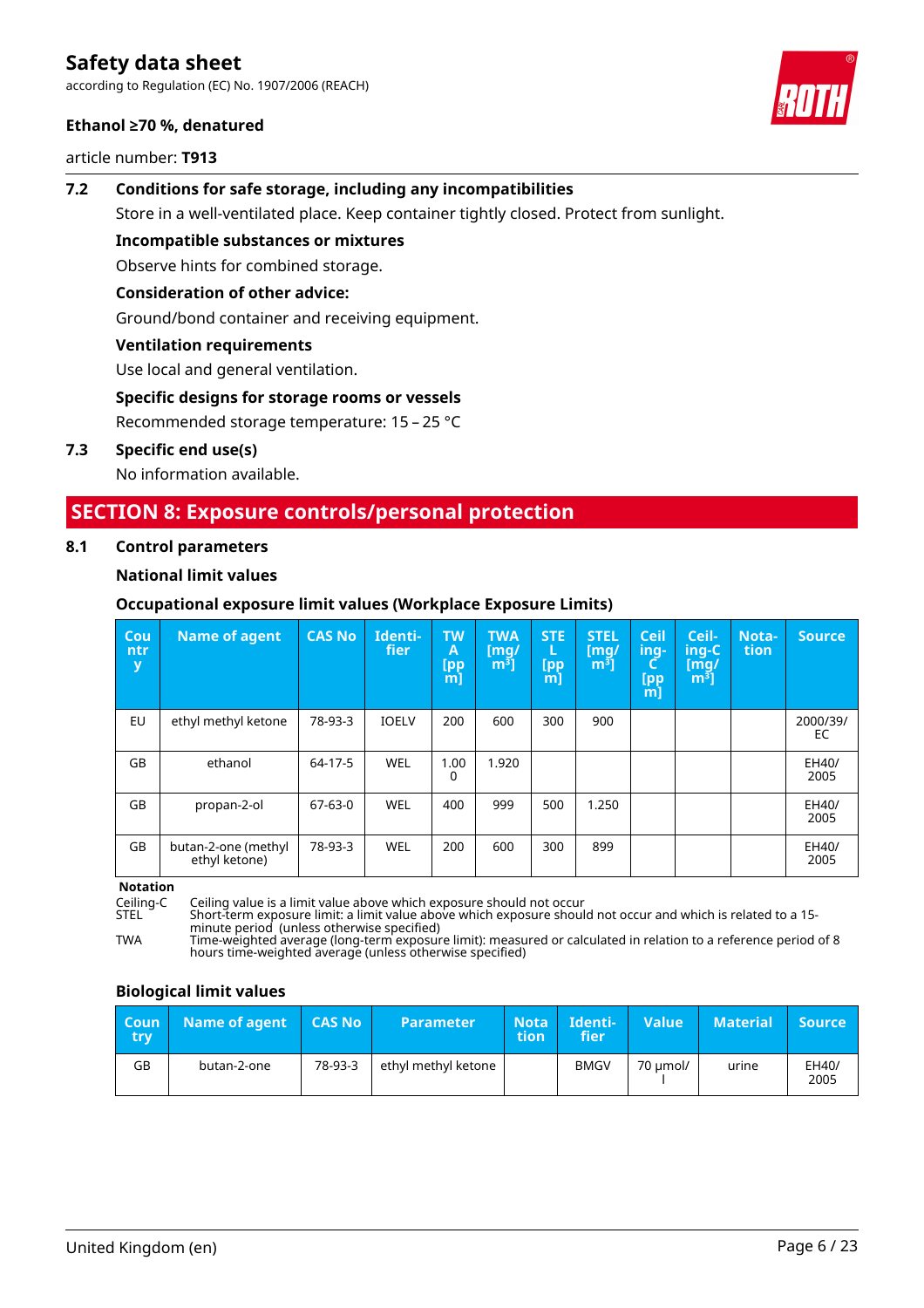according to Regulation (EC) No. 1907/2006 (REACH)

### **Ethanol ≥70 %, denatured**

article number: **T913**

 $\overline{\phantom{0}}$ 

| Relevant DNELs of components of the mixture |               |               |                                    |                                                 |                   |                               |  |  |  |
|---------------------------------------------|---------------|---------------|------------------------------------|-------------------------------------------------|-------------------|-------------------------------|--|--|--|
| Name of sub-<br>stance                      | <b>CAS No</b> | End-<br>point | <b>Threshol</b><br>d level         | <b>Protection</b><br>goal, route of<br>exposure | <b>Used in</b>    | <b>Exposure time</b>          |  |  |  |
| Ethanol                                     | 64-17-5       | <b>DNEL</b>   | 1.900 mg/<br>m <sup>3</sup>        | human, inhalat-<br>ory                          | worker (industry) | acute - systemic<br>effects   |  |  |  |
| Ethanol                                     | 64-17-5       | <b>DNEL</b>   | 343 mg/kg                          | human, dermal                                   | worker (industry) | chronic - systemic<br>effects |  |  |  |
| Ethanol                                     | 64-17-5       | <b>DNEL</b>   | 950 mg/m $3$                       | human, inhalat-<br>ory                          | worker (industry) | chronic - systemic<br>effects |  |  |  |
| 2-Butanone                                  | 78-93-3       | <b>DNEL</b>   | $600 \text{ mg/m}^3$               | human, inhalat-<br>ory                          | worker (industry) | chronic - systemic<br>effects |  |  |  |
| 2-Butanone                                  | 78-93-3       | <b>DNEL</b>   | $1.161 \,\mathrm{mq}$<br>kg bw/day | human, dermal                                   | worker (industry) | chronic - systemic<br>effects |  |  |  |
| 2-Propanol                                  | $67 - 63 - 0$ | <b>DNEL</b>   | 500 mg/m $3$                       | human, inhalat-<br>ory                          | worker (industry) | chronic - systemic<br>effects |  |  |  |
| 2-Propanol                                  | 67-63-0       | <b>DNEL</b>   | 888 mg/kg<br>bw/day                | human, dermal                                   | worker (industry) | chronic - systemic<br>effects |  |  |  |
|                                             |               |               |                                    |                                                 |                   |                               |  |  |  |

|                        | <b>Relevant PNECs of components of the mixture</b> |               |                                    |                            |                                     |                                 |  |  |  |
|------------------------|----------------------------------------------------|---------------|------------------------------------|----------------------------|-------------------------------------|---------------------------------|--|--|--|
| Name of sub-<br>stance | <b>CAS No</b>                                      | End-<br>point | <b>Threshol</b><br>d level         | <b>Organism</b>            | <b>Environmental</b><br>compartment | <b>Exposure time</b>            |  |  |  |
| Ethanol                | $64 - 17 - 5$                                      | <b>PNEC</b>   | 0,79 $mg/m3$                       | unknown                    | marine water                        | intermittent re-<br>lease       |  |  |  |
| Ethanol                | $64 - 17 - 5$                                      | <b>PNEC</b>   | 2,75 $mg/m3$                       | unknown                    | air                                 | intermittent re-<br>lease       |  |  |  |
| Ethanol                | 64-17-5                                            | <b>PNEC</b>   | 3,6 $mg/m1cm3$                     | unknown                    | freshwater sedi-<br>ment            | intermittent re-<br>lease       |  |  |  |
| Ethanol                | 64-17-5                                            | <b>PNEC</b>   | 580 $mg$ <sub>cm<sup>3</sup></sub> | unknown                    | sewage treatment<br>plant (STP)     | intermittent re-<br>lease       |  |  |  |
| Ethanol                | $64 - 17 - 5$                                      | <b>PNEC</b>   | $0.63 \frac{mg}{cm^3}$             | unknown                    | soil                                | intermittent re-<br>lease       |  |  |  |
| Ethanol                | 64-17-5                                            | <b>PNEC</b>   | 0,96 $mg/m1$                       | unknown                    | freshwater                          | intermittent re-<br>lease       |  |  |  |
| 2-Butanone             | 78-93-3                                            | <b>PNEC</b>   | 55,8 $mg/$                         | aquatic organ-<br>isms     | freshwater                          | short-term (single<br>instance) |  |  |  |
| 2-Butanone             | 78-93-3                                            | <b>PNEC</b>   | 55,8 $mg/1$                        | aquatic organ-<br>isms     | marine water                        | short-term (single<br>instance) |  |  |  |
| 2-Butanone             | 78-93-3                                            | <b>PNEC</b>   | 709 $mg/1$                         | aquatic organ-<br>isms     | sewage treatment<br>plant (STP)     | short-term (single<br>instance) |  |  |  |
| 2-Butanone             | 78-93-3                                            | <b>PNEC</b>   | 284,7 $mg/$<br>kg                  | aquatic organ-<br>isms     | freshwater sedi-<br>ment            | short-term (single<br>instance) |  |  |  |
| 2-Butanone             | 78-93-3                                            | <b>PNEC</b>   | $284,7 \frac{mg}{m}$<br>kg         | aquatic organ-<br>isms     | marine sediment                     | short-term (single<br>instance) |  |  |  |
| 2-Butanone             | 78-93-3                                            | PNEC          | 22,5 $mg/kq$                       | terrestrial organ-<br>isms | soil                                | short-term (single<br>instance) |  |  |  |
| 2-Propanol             | 67-63-0                                            | <b>PNEC</b>   | $140,9$ mg/ <sub>1</sub>           | aquatic organ-<br>isms     | freshwater                          | short-term (single<br>instance) |  |  |  |



 $\overline{1}$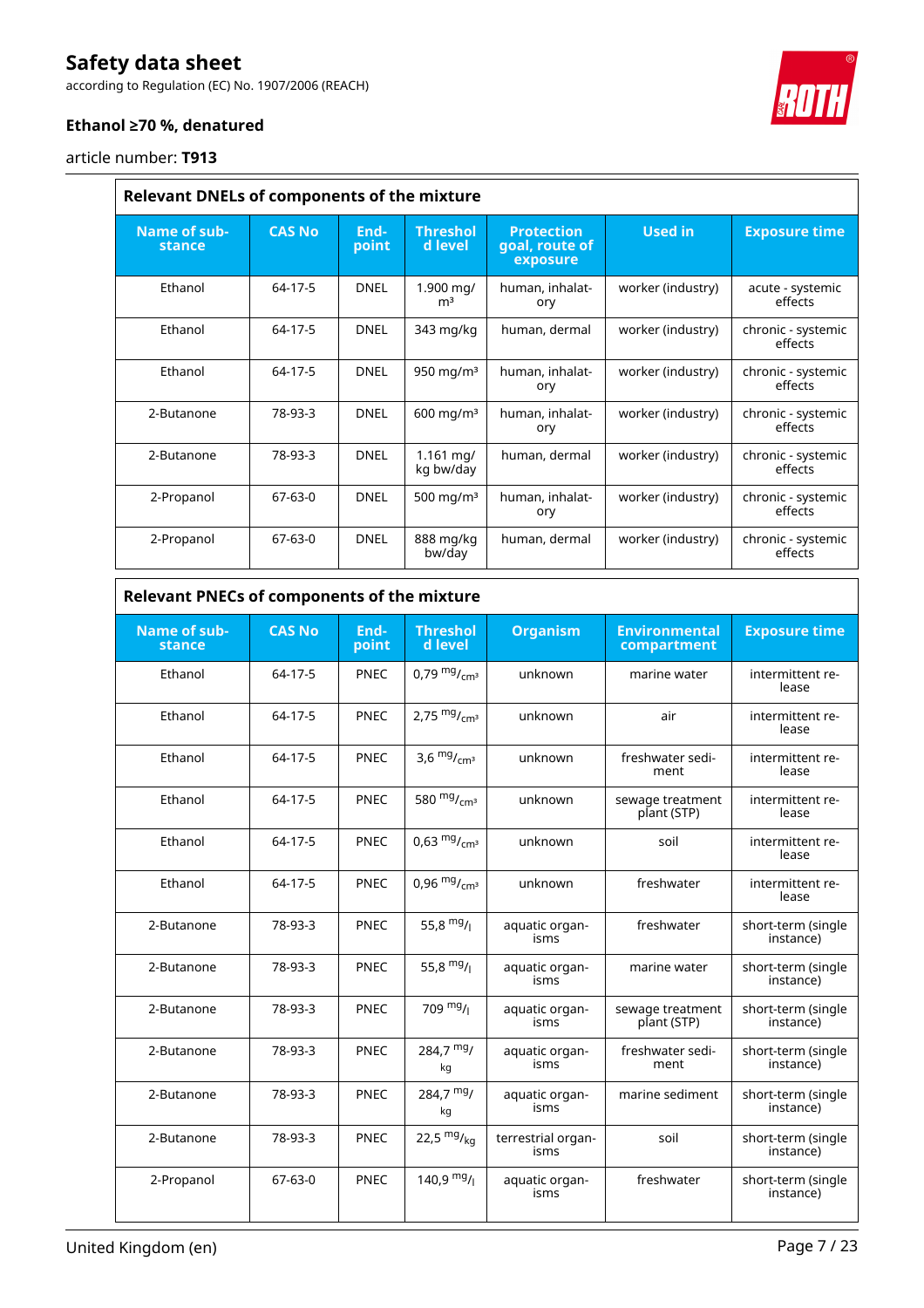according to Regulation (EC) No. 1907/2006 (REACH)



#### **Ethanol ≥70 %, denatured**

article number: **T913**

| <b>Relevant PNECs of components of the mixture</b> |               |               |                            |                            |                                     |                                 |  |  |  |
|----------------------------------------------------|---------------|---------------|----------------------------|----------------------------|-------------------------------------|---------------------------------|--|--|--|
| Name of sub-<br>stance                             | <b>CAS No</b> | End-<br>point | <b>Threshol</b><br>d level | <b>Organism</b>            | <b>Environmental</b><br>compartment | <b>Exposure time</b>            |  |  |  |
| 2-Propanol                                         | 67-63-0       | <b>PNEC</b>   | $140.9$ mg/ $_1$           | aquatic organ-<br>isms     | marine water                        | short-term (single<br>instance) |  |  |  |
| 2-Propanol                                         | 67-63-0       | <b>PNEC</b>   | $2.251 \frac{mg}{l}$       | aquatic organ-<br>isms     | sewage treatment<br>plant (STP)     | short-term (single<br>instance) |  |  |  |
| 2-Propanol                                         | 67-63-0       | <b>PNEC</b>   | 552 $mg/kq$                | aquatic organ-<br>isms     | freshwater sedi-<br>ment            | short-term (single<br>instance) |  |  |  |
| 2-Propanol                                         | 67-63-0       | <b>PNEC</b>   | 552 $mg/kq$                | aquatic organ-<br>isms     | marine sediment                     | short-term (single<br>instance) |  |  |  |
| 2-Propanol                                         | 67-63-0       | <b>PNEC</b>   | $28 \frac{mg}{ka}$         | terrestrial organ-<br>isms | soil                                | short-term (single<br>instance) |  |  |  |

#### **8.2 Exposure controls**

#### **Individual protection measures (personal protective equipment)**

#### **Eye/face protection**



Use safety goggle with side protection.

#### **Skin protection**



#### **• hand protection**

Wear suitable gloves. Chemical protection gloves are suitable, which are tested according to EN 374. For special purposes, it is recommended to check the resistance to chemicals of the protective gloves mentioned above together with the supplier of these gloves. The times are approximate values from measurements at 22 ° C and permanent contact. Increased temperatures due to heated substances, body heat etc. and a reduction of the effective layer thickness by stretching can lead to a considerable reduction of the breakthrough time. If in doubt, contact manufacturer. At an approx. 1.5 times larger / smaller layer thickness, the respective breakthrough time is doubled / halved. The data apply only to the pure substance. When transferred to substance mixtures, they may only be considered as a guide.

#### **• type of material**

Butyl caoutchouc (butyl rubber)

#### **• material thickness**

0,5 mm

#### **• breakthrough times of the glove material**

>480 minutes (permeation: level 6)

#### **• other protection measures**

Take recovery periods for skin regeneration. Preventive skin protection (barrier creams/ointments) is recommended. Flame-retardant protective clothing.

United Kingdom (en) **Page 8 / 23**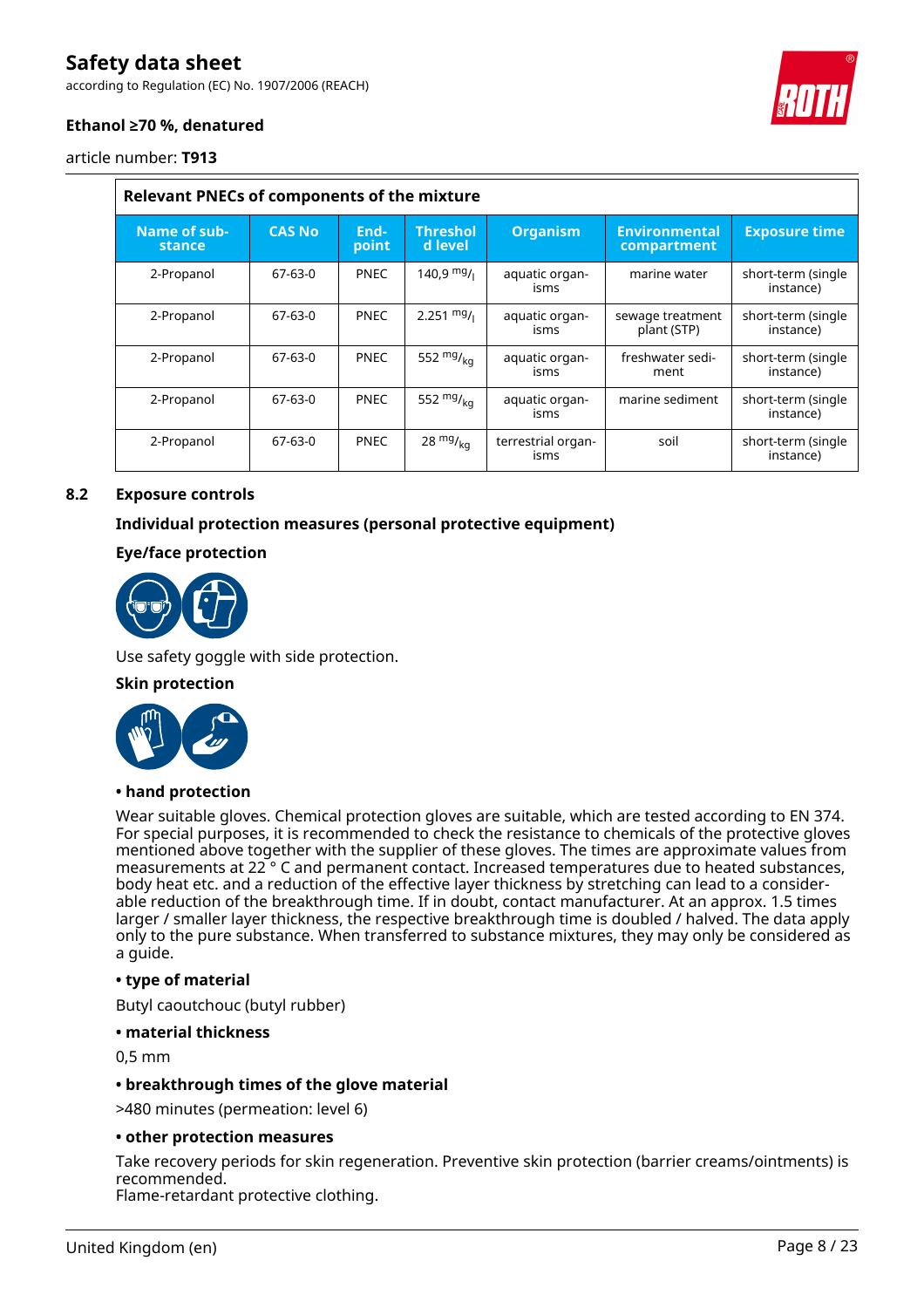according to Regulation (EC) No. 1907/2006 (REACH)

#### **Ethanol ≥70 %, denatured**

article number: **T913**

#### **Respiratory protection**



Respiratory protection necessary at: Aerosol or mist formation. Type: A (against organic gases and vapours with a boiling point of > 65 °C , colour code: Brown).

#### **Environmental exposure controls**

Keep away from drains, surface and ground water.

### **SECTION 9: Physical and chemical properties**

#### **9.1 Information on basic physical and chemical properties**

| Physical state                                              | liquid                                                               |
|-------------------------------------------------------------|----------------------------------------------------------------------|
| Colour                                                      | colourless                                                           |
| Odour                                                       | like: - alcohol                                                      |
| Melting point/freezing point                                | $-114 °C$                                                            |
| Boiling point or initial boiling point and boiling<br>range | 78 °C                                                                |
| Flammability                                                | flammable liquid in accordance with GHS criteria                     |
| Lower and upper explosion limit                             | 50 g/m <sup>3</sup> - 330 g/m <sup>3</sup> /<br>3,5 vol% - 27,7 vol% |
| Flash point                                                 | $>22^{\circ}C$                                                       |
| Auto-ignition temperature                                   | 455 °C                                                               |
| Decomposition temperature                                   | not relevant                                                         |
| pH (value)                                                  | 7 (20 $^{\circ}$ C)                                                  |
| Kinematic viscosity                                         | 1,364 $\rm{mm}^2$ / <sub>s</sub> at 20 °C                            |
|                                                             |                                                                      |
| Solubility(ies)                                             |                                                                      |
| Water solubility                                            | miscible in any proportion                                           |
| Partition coefficient                                       |                                                                      |
| Partition coefficient n-octanol/water (log value):          | this information is not available                                    |
|                                                             |                                                                      |
| Vapour pressure                                             | 59 hPa at 20 °C                                                      |
|                                                             |                                                                      |
| Density                                                     | $0.88\frac{9}{\text{cm}^3}$                                          |
| Relative vapour density                                     | information on this property is not available                        |
|                                                             |                                                                      |
| Particle characteristics                                    | not relevant (liquid)                                                |
|                                                             |                                                                      |

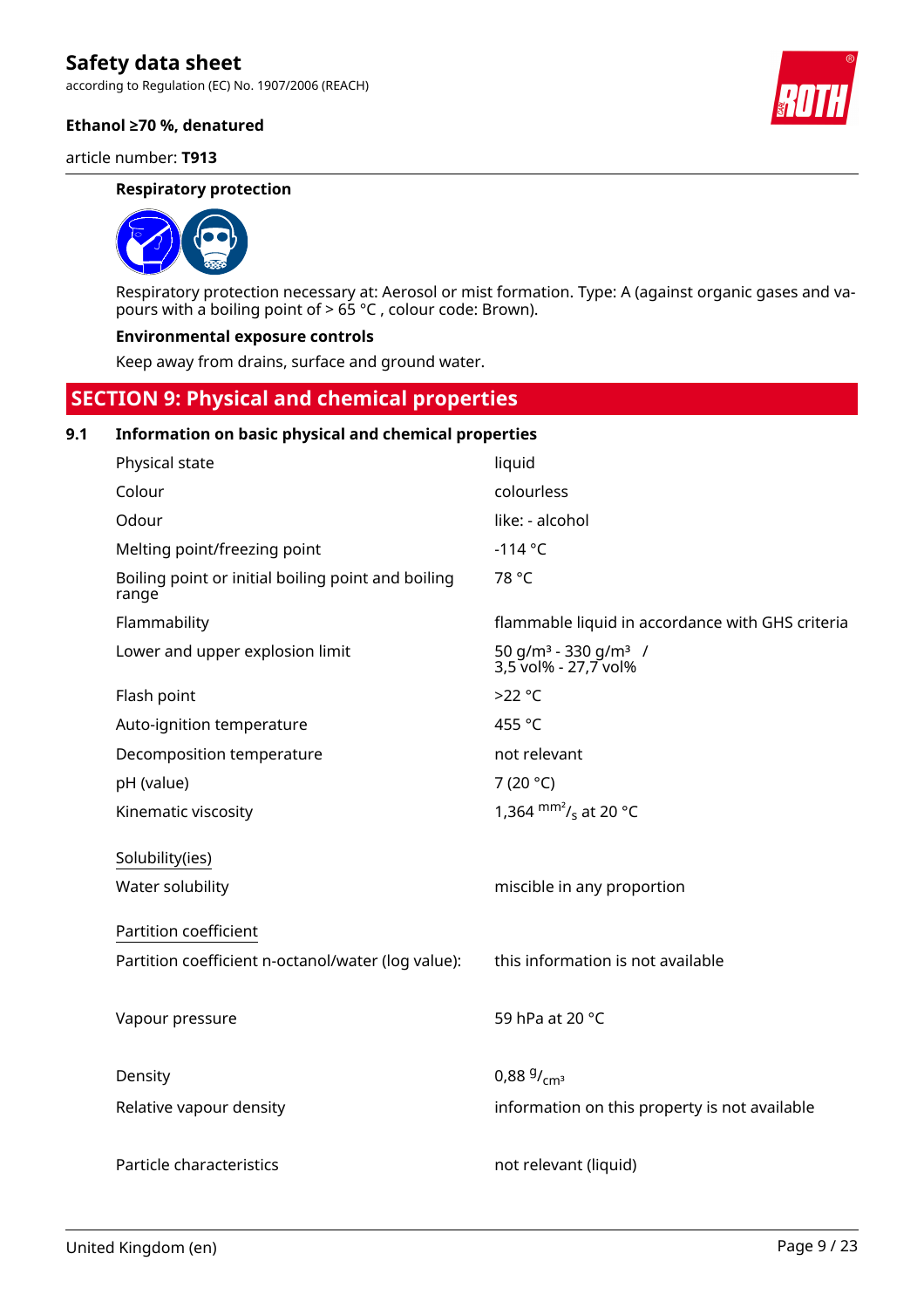according to Regulation (EC) No. 1907/2006 (REACH)

#### **Ethanol ≥70 %, denatured**

article number: **T913**



|     | Other safety parameters                                |                                                                          |  |  |  |  |  |  |  |
|-----|--------------------------------------------------------|--------------------------------------------------------------------------|--|--|--|--|--|--|--|
|     | Oxidising properties                                   | none                                                                     |  |  |  |  |  |  |  |
| 9.2 | <b>Other information</b>                               |                                                                          |  |  |  |  |  |  |  |
|     | Information with regard to physical hazard<br>classes: |                                                                          |  |  |  |  |  |  |  |
|     | Flammable liquids                                      |                                                                          |  |  |  |  |  |  |  |
|     | Sustained combustibility                               | yes, sustained combustion was observed                                   |  |  |  |  |  |  |  |
|     | Other safety characteristics:                          |                                                                          |  |  |  |  |  |  |  |
|     | Miscibility                                            | completely miscible with water                                           |  |  |  |  |  |  |  |
|     | Temperature class (EU, acc. to ATEX)                   | Τ1<br>Maximum permissible surface temperature on<br>the equipment: 450°C |  |  |  |  |  |  |  |

### **SECTION 10: Stability and reactivity**

#### **10.1 Reactivity**

The mixture contains reactive substance(s). Risk of ignition. Vapours may form explosive mixtures with air.

#### **If heated**

Risk of ignition.

#### **10.2 Chemical stability**

The material is stable under normal ambient and anticipated storage and handling conditions of temperature and pressure.

#### **10.3 Possibility of hazardous reactions**

**Violent reaction with:** strong oxidiser, Alkali metals, Alkaline earth metal, Acetic anhydride, Peroxides, Phosphorus oxides (e.g. P2O5), Nitric acid, Nitrate, Perchlorates, => Explosive properties

#### **10.4 Conditions to avoid**

Keep away from heat, hot surfaces, sparks, open flames and other ignition sources. No smoking.

#### **10.5 Incompatible materials**

Rubber articles, different plastics

#### **10.6 Hazardous decomposition products**

Hazardous combustion products: see section 5.

### **SECTION 11: Toxicological information**

#### **11.1 Information on hazard classes as defined in Regulation (EC) No 1272/2008**

Test data are not available for the complete mixture.

#### **Classification procedure**

The method for classification of the mixture is based on ingredients of the mixture (additivity formula).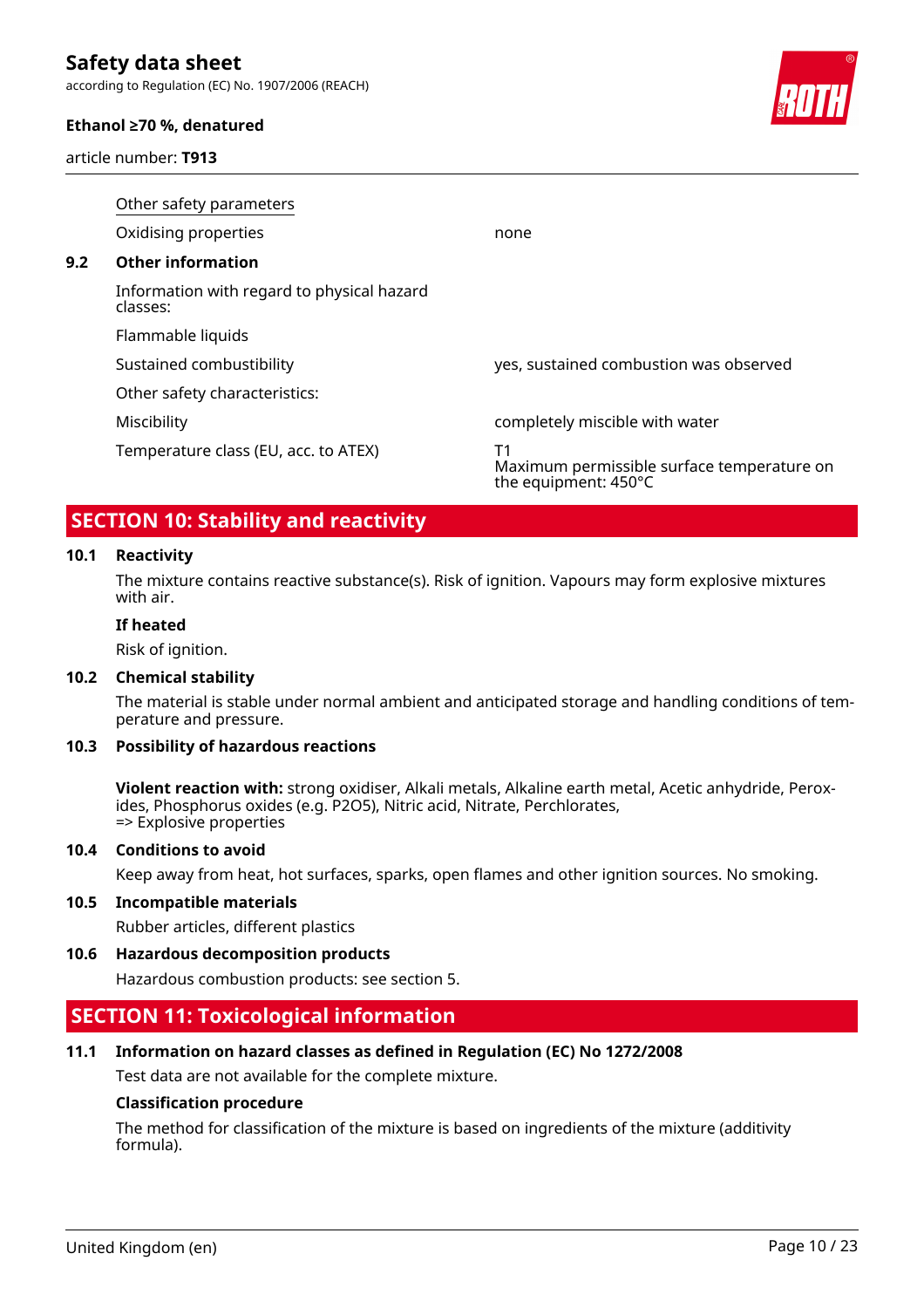according to Regulation (EC) No. 1907/2006 (REACH)

#### **Ethanol ≥70 %, denatured**

article number: **T913**

#### **Classification according to GHS (1272/2008/EC, CLP)**

#### **Acute toxicity**

Shall not be classified as acutely toxic.

| Acute toxicity estimate (ATE) of components of the mixture |               |                       |             |  |
|------------------------------------------------------------|---------------|-----------------------|-------------|--|
| Name of substance                                          | <b>CAS No</b> | <b>Exposure route</b> | <b>ATE</b>  |  |
| <b>Bitrex</b>                                              | 3734-33-6     | oral                  | 584 $mg/kq$ |  |

#### **Acute toxicity of components of the mixture**

| <b>Name of substance</b> | <b>CAS No</b> | <b>Exposure</b><br>route | <b>Endpoint</b> | <b>Value</b>     | <b>Species</b> |
|--------------------------|---------------|--------------------------|-----------------|------------------|----------------|
| Ethanol                  | 64-17-5       | inhalation: ya-<br>pour  | <b>LC50</b>     | 95,6 $mg/1/4h$   | rat            |
| Ethanol                  | 64-17-5       | oral                     | LD50            | 7.060 $mg/_{kq}$ | rat            |
| 2-Butanone               | 78-93-3       | dermal                   | LD50            | 6.480 $mg/_{kq}$ | rabbit         |
| 2-Butanone               | 78-93-3       | oral                     | LD50            | 2.054 $mg/kq$    | rat            |
| 2-Propanol               | $67-63-0$     | inhalation: va-<br>pour  | <b>LC50</b>     | 37,5 $mg/1/4h$   | rat            |
| 2-Propanol               | $67-63-0$     | oral                     | LD50            | 5.045 $mg/kq$    | rat            |
| 2-Propanol               | $67-63-0$     | dermal                   | LD50            | 12.800 $mg/kq$   | rabbit         |
| <b>Bitrex</b>            | 3734-33-6     | oral                     | LD50            | 584 $mg/_{kq}$   | rat            |

#### **Skin corrosion/irritation**

Shall not be classified as corrosive/irritant to skin.

#### **Serious eye damage/eye irritation**

Causes serious eye irritation.

#### **Respiratory or skin sensitisation**

Shall not be classified as a respiratory or skin sensitiser.

#### **Germ cell mutagenicity**

Shall not be classified as germ cell mutagenic.

#### **Carcinogenicity**

Shall not be classified as carcinogenic.

#### **Reproductive toxicity**

Shall not be classified as a reproductive toxicant.

#### **Specific target organ toxicity - single exposure**

Shall not be classified as a specific target organ toxicant (single exposure).

#### **Specific target organ toxicity - repeated exposure**

Shall not be classified as a specific target organ toxicant (repeated exposure).

#### **Aspiration hazard**

Shall not be classified as presenting an aspiration hazard.

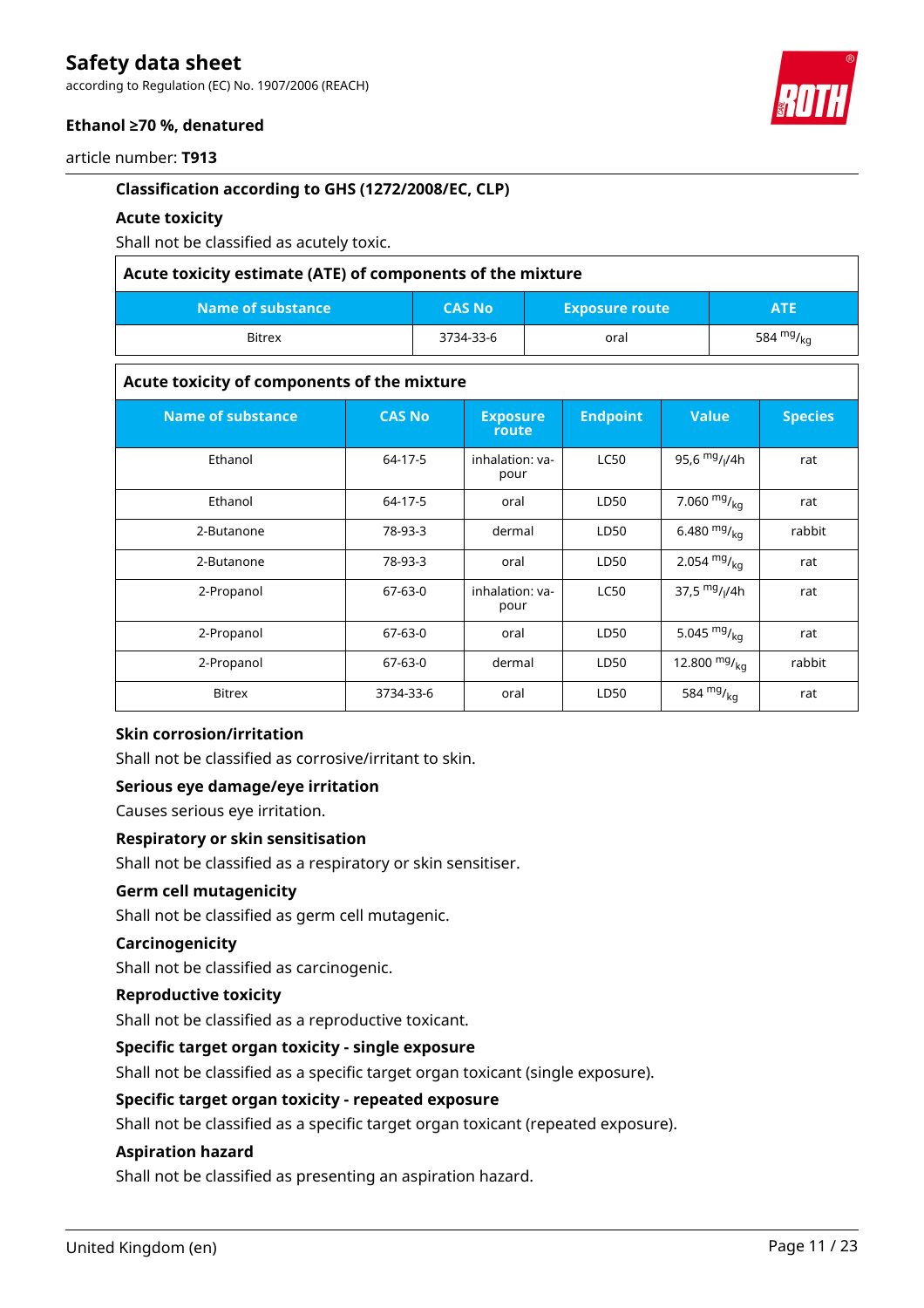according to Regulation (EC) No. 1907/2006 (REACH)

#### **Ethanol ≥70 %, denatured**





#### **Symptoms related to the physical, chemical and toxicological characteristics**

#### **• If swallowed**

vomiting, abdominal pain, nausea, Causes damage to liver through prolonged or repeated exposure if swallowed, loss of righting reflex, and ataxia

#### **• If in eyes**

Causes serious eye irritation

#### **• If inhaled**

drowsiness, narcosis, vertigo, breathing difficulties, Inebriation

#### **• If on skin**

Prolonged or repeated skin contact may cause removal of natural fat from the skin resulting in dermatitis (skin inflammation)

#### **• Other information**

none

#### **11.2 Endocrine disrupting properties**

None of the ingredients are listed.

#### **11.3 Information on other hazards**

There is no additional information.

### **SECTION 12: Ecological information**

#### **12.1 Toxicity**

Shall not be classified as hazardous to the aquatic environment.

| Aquatic toxicity (acute) of components of the mixture |                |                 |                         |                       |                         |  |
|-------------------------------------------------------|----------------|-----------------|-------------------------|-----------------------|-------------------------|--|
| Name of sub-<br>stance                                | <b>CAS No.</b> | <b>Endpoint</b> | <b>Value</b>            | <b>Species</b>        | <b>Exposure</b><br>time |  |
| Ethanol                                               | 64-17-5        | <b>LC50</b>     | $8.140 \frac{mg}{L}$    | orfe (Leuciscus idus) | 96 h                    |  |
| Ethanol                                               | 64-17-5        | <b>EC50</b>     | $9.000 - 14.000$<br>mg/ | daphnia magna         | 48 h                    |  |
| 2-Butanone                                            | 78-93-3        | <b>LC50</b>     | 2.993 $mg/$             | fish                  | 96 h                    |  |
| 2-Butanone                                            | 78-93-3        | <b>EC50</b>     | 308 $mg/1$              | aquatic invertebrates | 48 h                    |  |
| 2-Butanone                                            | 78-93-3        | ErC50           | $2.029$ mg/i            | algae                 | 96 h                    |  |
| 2-Propanol                                            | 67-63-0        | <b>LC50</b>     | 9.640 $mg/$             | Pimephales promelas   | 96 h                    |  |

| Aquatic toxicity (chronic) of components of the mixture |               |                 |               |                       |                         |
|---------------------------------------------------------|---------------|-----------------|---------------|-----------------------|-------------------------|
| Name of sub-<br>stance                                  | <b>CAS No</b> | <b>Endpoint</b> | <b>Value</b>  | <b>Species</b>        | <b>Exposure</b><br>time |
| 2-Propanol                                              | $67-63-0$     | LC50            | $>10.000$ mg/ | aquatic invertebrates | 24 h                    |

#### **Biodegradation**

Data are not available.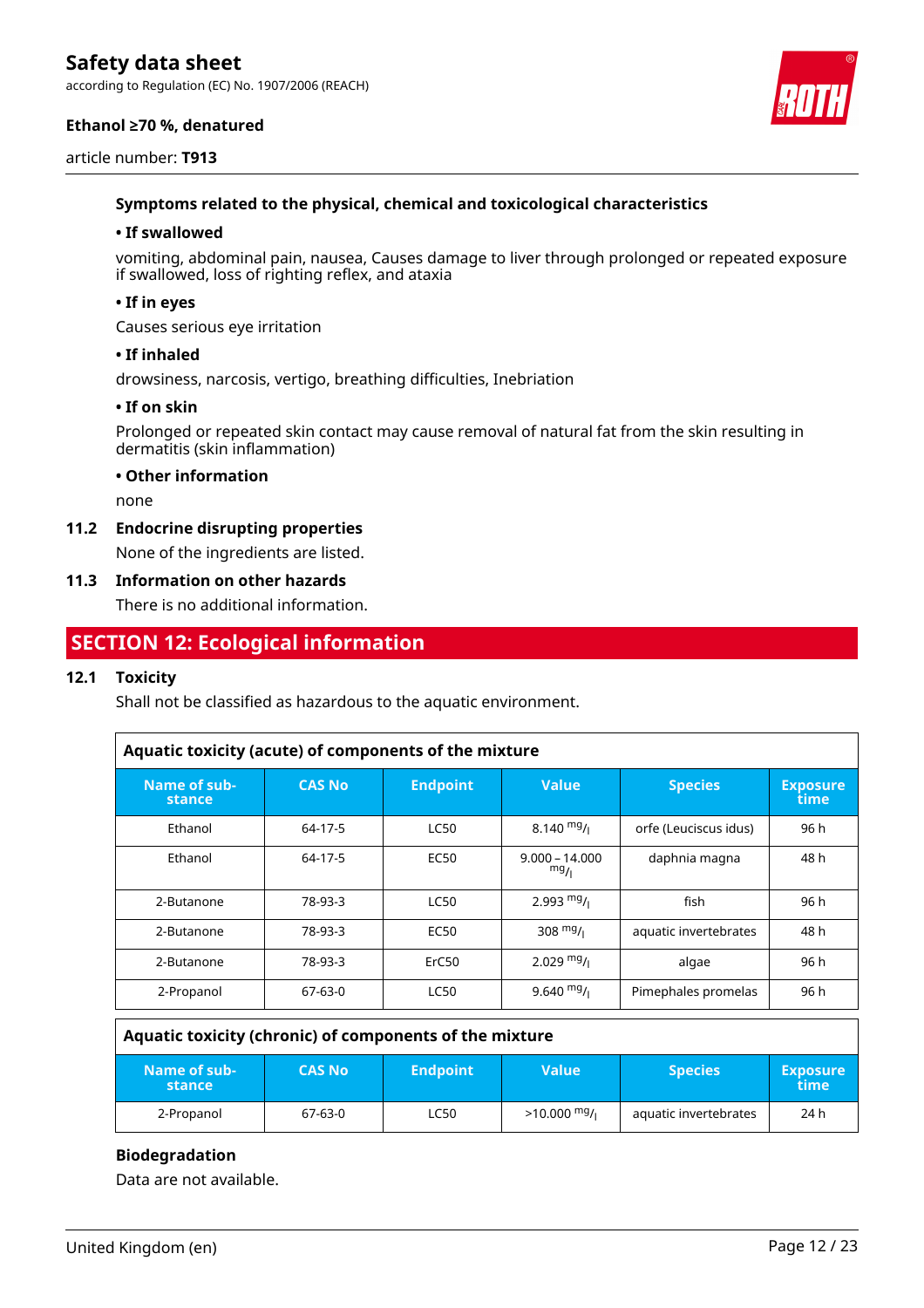according to Regulation (EC) No. 1907/2006 (REACH)



#### **Ethanol ≥70 %, denatured**

article number: **T913**

#### **12.2 Process of degradability**

### **Degradability of components of the mixture**

| Name of<br>substance | <b>CAS No</b> | <b>Process</b>        | Degrada-<br>tion rate | <b>Time</b>     | <b>Method</b>                             | <b>Source</b> |
|----------------------|---------------|-----------------------|-----------------------|-----------------|-------------------------------------------|---------------|
| Ethanol              | 64-17-5       | biotic/abiotic        | 94 %                  | d               |                                           |               |
| 2-Butanone           | 78-93-3       | oxygen deple-<br>tion | 98 %                  | 28 d            |                                           | <b>ECHA</b>   |
| 2-Propanol           | $67-63-0$     | biotic/abiotic        | 95 %                  | 21 <sub>d</sub> | modifizierter<br>OECD Screen-<br>ing Test |               |
| 2-Propanol           | $67-63-0$     | oxygen deple-<br>tion | 53 %                  | 5 d             |                                           | <b>ECHA</b>   |

#### **12.3 Bioaccumulative potential**

Data are not available.

| Bioaccumulative potential of components of the mixture |               |            |                                    |                 |  |
|--------------------------------------------------------|---------------|------------|------------------------------------|-----------------|--|
| Name of substance                                      | <b>CAS No</b> | <b>BCF</b> | Log KOW                            | <b>BOD5/COD</b> |  |
| Ethanol                                                | 64-17-5       |            | $-0.31$                            |                 |  |
| 2-Butanone                                             | 78-93-3       |            | 0,3 (pH value: 7, 40 $^{\circ}$ C) |                 |  |
| 2-Propanol                                             | 67-63-0       |            | 0.05                               |                 |  |

#### **12.4 Mobility in soil**

Data are not available.

#### **12.5 Results of PBT and vPvB assessment** Data are not available.

**12.6 Endocrine disrupting properties**

None of the ingredients are listed.

#### **12.7 Other adverse effects**

Data are not available.

### **SECTION 13: Disposal considerations**

#### **13.1 Waste treatment methods**



This material and its container must be disposed of as hazardous waste. Dispose of contents/container in accordance with local/regional/national/international regulations.

#### **Sewage disposal-relevant information**

Do not empty into drains.

#### **Waste treatment of containers/packagings**

It is a dangerous waste; only packagings which are approved (e.g. acc. to ADR) may be used.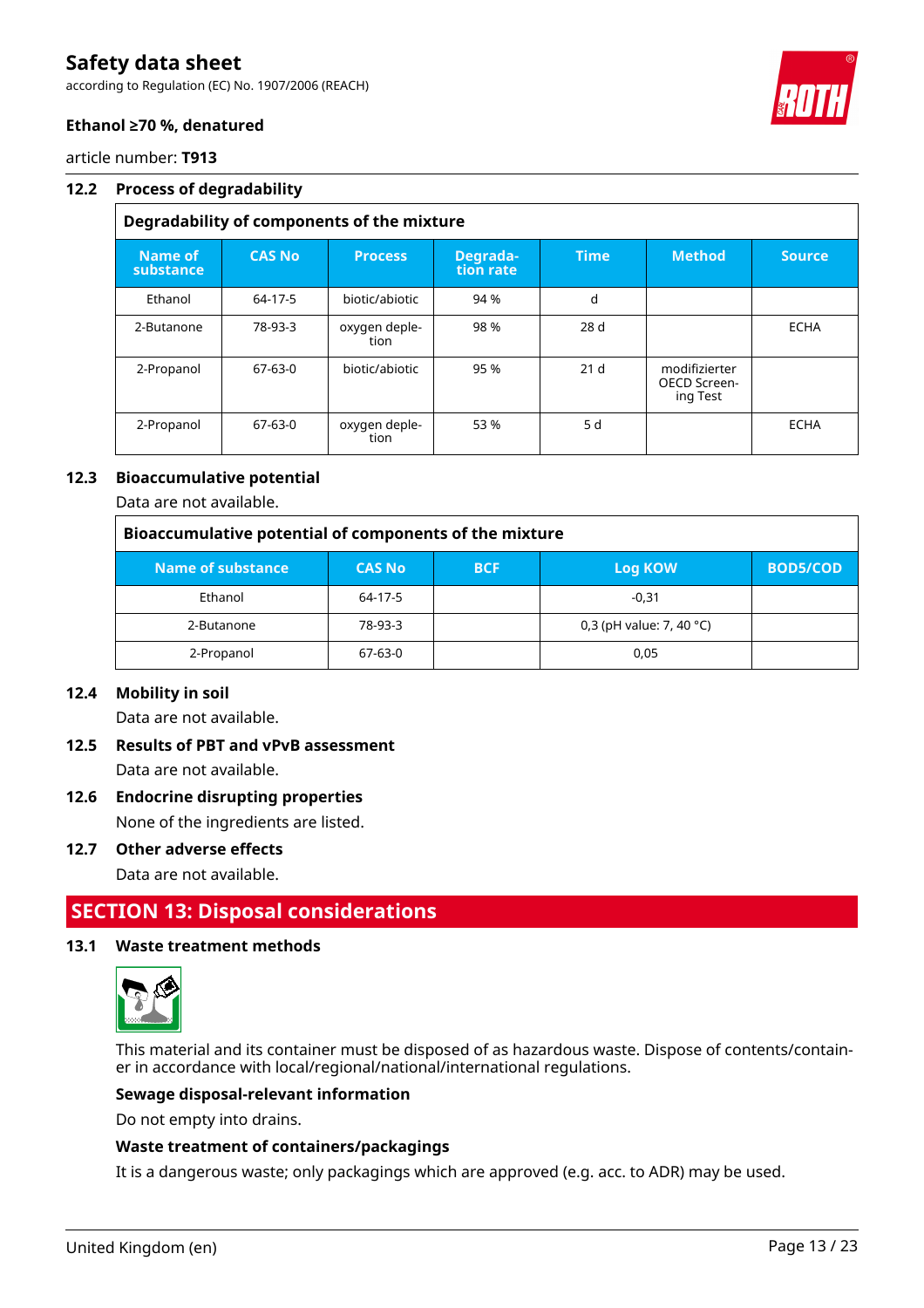according to Regulation (EC) No. 1907/2006 (REACH)





article number: **T913**

#### **13.2 Relevant provisions relating to waste**

The allocation of waste identity numbers/waste descriptions must be carried out according to the EEC, specific to the industry and process. Waste catalogue ordinance (Germany).

#### **13.3 Remarks**

Waste shall be separated into the categories that can be handled separately by the local or national waste management facilities. Please consider the relevant national or regional provisions.

### **SECTION 14: Transport information**

| 14.1 | UN number or ID number            |                                                                            |
|------|-----------------------------------|----------------------------------------------------------------------------|
|      | ADR/RID/ADN                       | <b>UN 1170</b>                                                             |
|      | IMDG-Code                         | <b>UN 1170</b>                                                             |
|      | ICAO-TI                           | <b>UN 1170</b>                                                             |
| 14.2 | UN proper shipping name           |                                                                            |
|      | ADR/RID/ADN                       | ETHANOL SOLUTION                                                           |
|      | IMDG-Code                         | ETHANOL SOLUTION                                                           |
|      | <b>ICAO-TI</b>                    | Ethanol solution                                                           |
| 14.3 | <b>Transport hazard class(es)</b> |                                                                            |
|      | ADR/RID/ADN                       | 3                                                                          |
|      | IMDG-Code                         | 3                                                                          |
|      | <b>ICAO-TI</b>                    | 3                                                                          |
| 14.4 | <b>Packing group</b>              |                                                                            |
|      | ADR/RID/ADN                       | $\mathbf{I}$                                                               |
|      | IMDG-Code                         | $\rm II$                                                                   |
|      | <b>ICAO-TI</b>                    | $\mathbf{I}$                                                               |
| 14.5 | <b>Environmental hazards</b>      | non-environmentally hazardous acc. to the dan-<br>gerous goods regulations |

#### **14.6 Special precautions for user**

Provisions for dangerous goods (ADR) should be complied within the premises.

#### **14.7 Maritime transport in bulk according to IMO instruments**

The cargo is not intended to be carried in bulk.

#### **14.8 Information for each of the UN Model Regulations**

#### **Transport of dangerous goods by road, rail and inland waterway (ADR/RID/ADN) - Additional information**

| Proper shipping name                  | ETHANOL SOLUTION                       |
|---------------------------------------|----------------------------------------|
| Particulars in the transport document | UN1170, ETHANOL SOLUTION, 3, II, (D/E) |
| Classification code                   | F1                                     |
| Danger label(s)                       | ₹                                      |

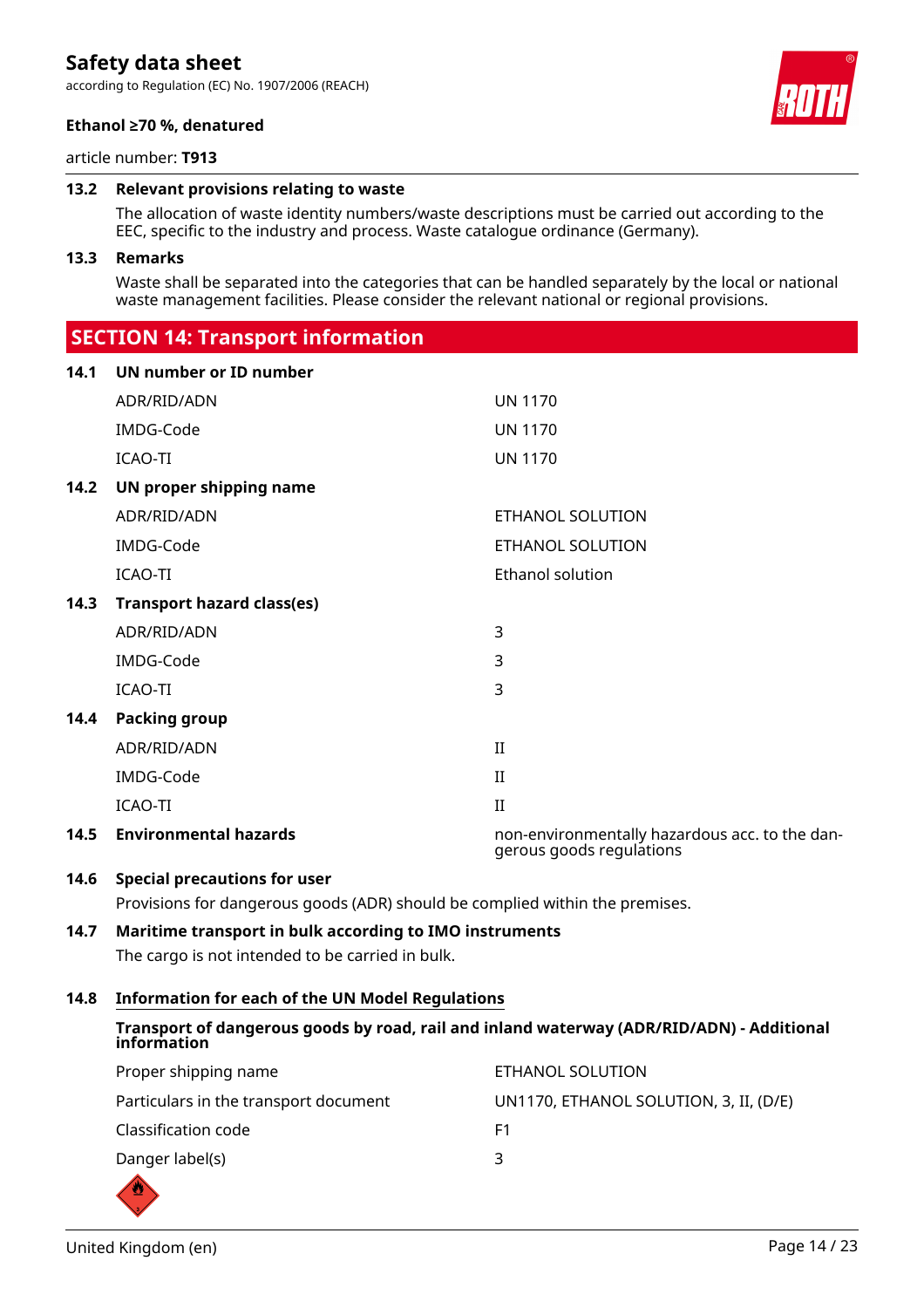according to Regulation (EC) No. 1907/2006 (REACH)

#### **Ethanol ≥70 %, denatured**

article number: **T913**



| Special provisions (SP)                                                            | 144,601                                     |
|------------------------------------------------------------------------------------|---------------------------------------------|
| Excepted quantities (EQ)                                                           | E <sub>2</sub>                              |
| Limited quantities (LQ)                                                            | 1 <sub>L</sub>                              |
| Transport category (TC)                                                            | 2                                           |
| Tunnel restriction code (TRC)                                                      | D/E                                         |
| Hazard identification No                                                           | 33                                          |
| <b>Emergency Action Code</b>                                                       | 2YE                                         |
| <b>International Maritime Dangerous Goods Code (IMDG) - Additional information</b> |                                             |
| Proper shipping name                                                               | ETHANOL SOLUTION                            |
| Particulars in the shipper's declaration                                           | UN1170, ETHANOL SOLUTION, 3, II, >22°C c.c. |
| Marine pollutant                                                                   |                                             |
| Danger label(s)                                                                    | 3                                           |
|                                                                                    |                                             |
| Special provisions (SP)                                                            | 144                                         |
| Excepted quantities (EQ)                                                           | E <sub>2</sub>                              |
| Limited quantities (LQ)                                                            | 1 <sub>L</sub>                              |
| EmS                                                                                | $F-E$ , S-D                                 |
| Stowage category                                                                   | A                                           |
| International Civil Aviation Organization (ICAO-IATA/DGR) - Additional information |                                             |
| Proper shipping name                                                               | <b>Ethanol solution</b>                     |
| Particulars in the shipper's declaration                                           | UN1170, Ethanol solution, 3, II             |
| Danger label(s)                                                                    | 3                                           |
|                                                                                    |                                             |
| Special provisions (SP)                                                            | A3, A58, A180                               |
| Excepted quantities (EQ)                                                           | E <sub>2</sub>                              |
| Limited quantities (LQ)                                                            | 1 <sub>L</sub>                              |
|                                                                                    |                                             |

### **SECTION 15: Regulatory information**

**15.1 Safety, health and environmental regulations/legislation specific for the substance or mixture Relevant provisions of the European Union (EU)**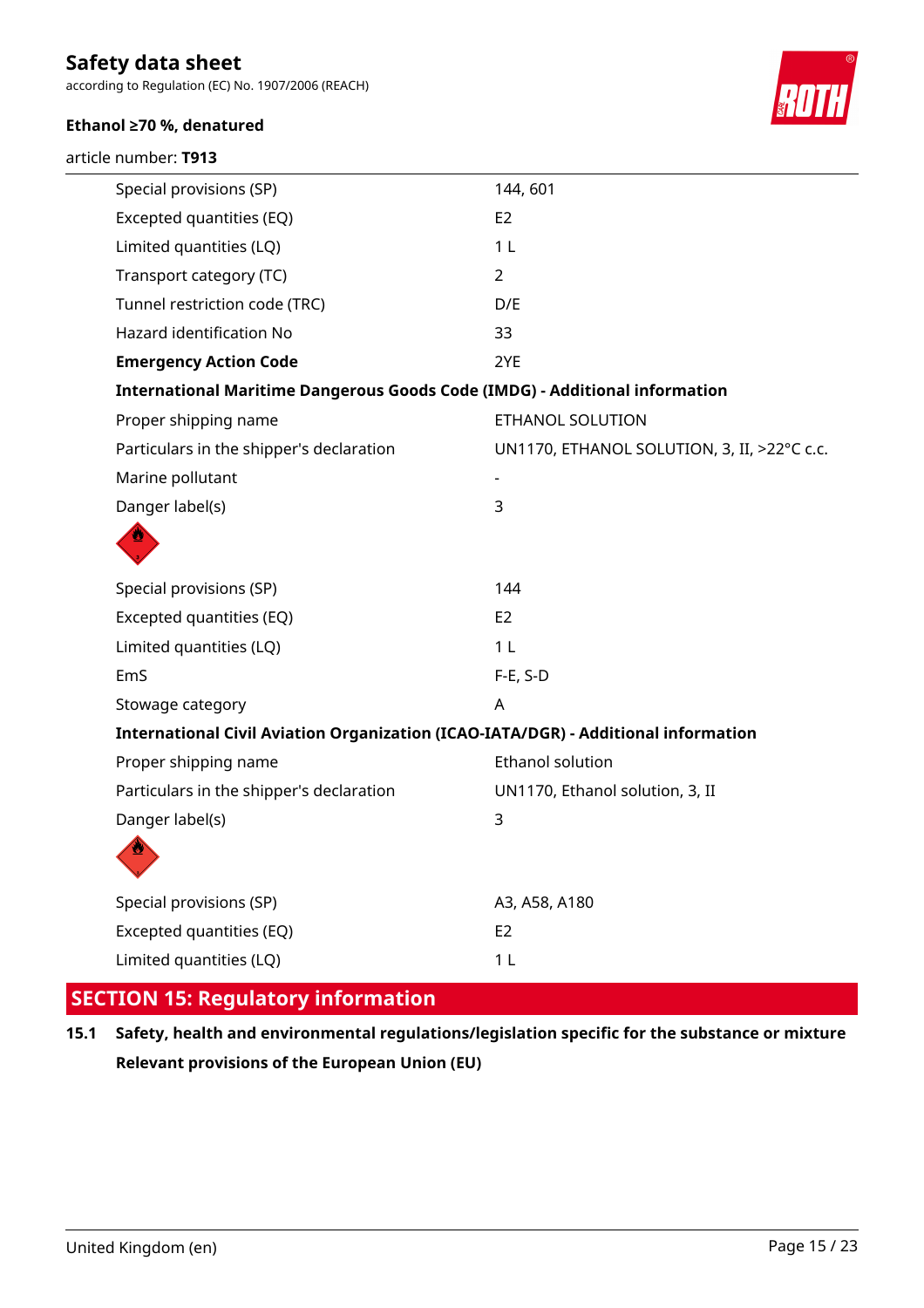according to Regulation (EC) No. 1907/2006 (REACH)



#### **Ethanol ≥70 %, denatured**

article number: **T913**

#### **Restrictions according to REACH, Annex XVII Dangerous substances with restrictions (REACH, Annex XVII) Name of substance Name acc. to inventory CAS No Restriction No** Ethanol **this product meets the criteria for** classification in accordance with Regulation No 1272/2008/EC R3 3 Ethanol flammable / pyrophoric R40 40 Ethanol substances in tattoo inks and permanent make-up R75 | 75 2-Propanol (and flammable / pyrophoric ) and the R40 (and A40 do H 2-Propanol substances in tattoo inks and permanent make-up R75 | 75 2-Butanone (and flammable / pyrophoric  $\begin{vmatrix} 1 & 0 & 0 \\ 0 & 0 & 0 \\ 0 & 0 & 0 \end{vmatrix}$  and  $\begin{vmatrix} 40 & 40 \\ 0 & 40 \\ 0 & 0 & 0 \end{vmatrix}$ 2-Butanone substances in tattoo inks and permanent make-up R75 | 75

#### **Legend**

R3 1. Shall not be used in:

- ornamental articles intended to produce light or colour effects by means of different phases, for example in ornamental lamps and ashtrays,

- tricks and jokes,

- games for one or more participants, or any article intended to be used as such, even with ornamental aspects,

2. Articles not complying with paragraph 1 shall not be placed on the market.

3. Shall not be placed on the market if they contain a colouring agent, unless required for fiscal reasons, or perfume, or both, if they:

— can be used as fuel in decorative oil lamps for supply to the general public, and

— present an aspiration hazard and are labelled with H304.

4. Decorative oil lamps for supply to the general public shall not be placed on the market unless they conform to the European Standard on Decorative oil lamps (EN 14059) adopted by the European Committee for Standardisation (CEN).

5. Without prejudice to the implementation of other Union provisions relating to the classification, labelling and packaging of substances and mixtures, suppliers shall ensure, before the placing on the market, that the following requirements are met:

(a) lamp oils, labelled with H304, intended for supply to the general public are visibly, legibly and indelibly marked as follows: "Keep lamps filled with this liquid out of the reach of children"; and, by 1 December 2010, "Just a sip of lamp oil – or even sucking the wick of lamps – may lead to life-threatening lung damage";

(b) grill lighter fluids, labelled with H304, intended for supply to the general public are legibly and indelibly marked by 1 December 2010 as follows: 'Just a sip of grill lighter fluid may lead to life threatening lung damage'; (c) lamps oils and grill lighters, labelled with H304, intended for supply to the general public are packaged in black opaque containers not exceeding 1 litre by 1 December 2010.';

R40 1. Shall not be used, as substance or as mixtures in aerosol dispensers where these aerosol dispensers are intended for supply to the general public for entertainment and decorative purposes such as the following:

- metallic glitter intended mainly for decoration,

- artificial snow and frost,

- 'whoopee' cushions, - silly string aerosols,

- imitation excrement,

- horns for parties,

- decorative flakes and foams,

- artificial cobwebs,

- stink bombs. 2. Without prejudice to the application of other Community provisions on the classification, packaging and labelling of substances, suppliers shall ensure before the placing on the market that the packaging of aerosol dispensers referred to above is marked visibly, legibly and indelibly with:

'For professional users only'.

3. By way of derogation, paragraphs 1 and 2 shall not apply to the aerosol dispensers referred to Article 8 (1a) of Council Directive 75/324/EEC (2).

4. The aerosol dispensers referred to in paragraphs 1 and 2 shall not be placed on the market unless they conform to the requirements indicated.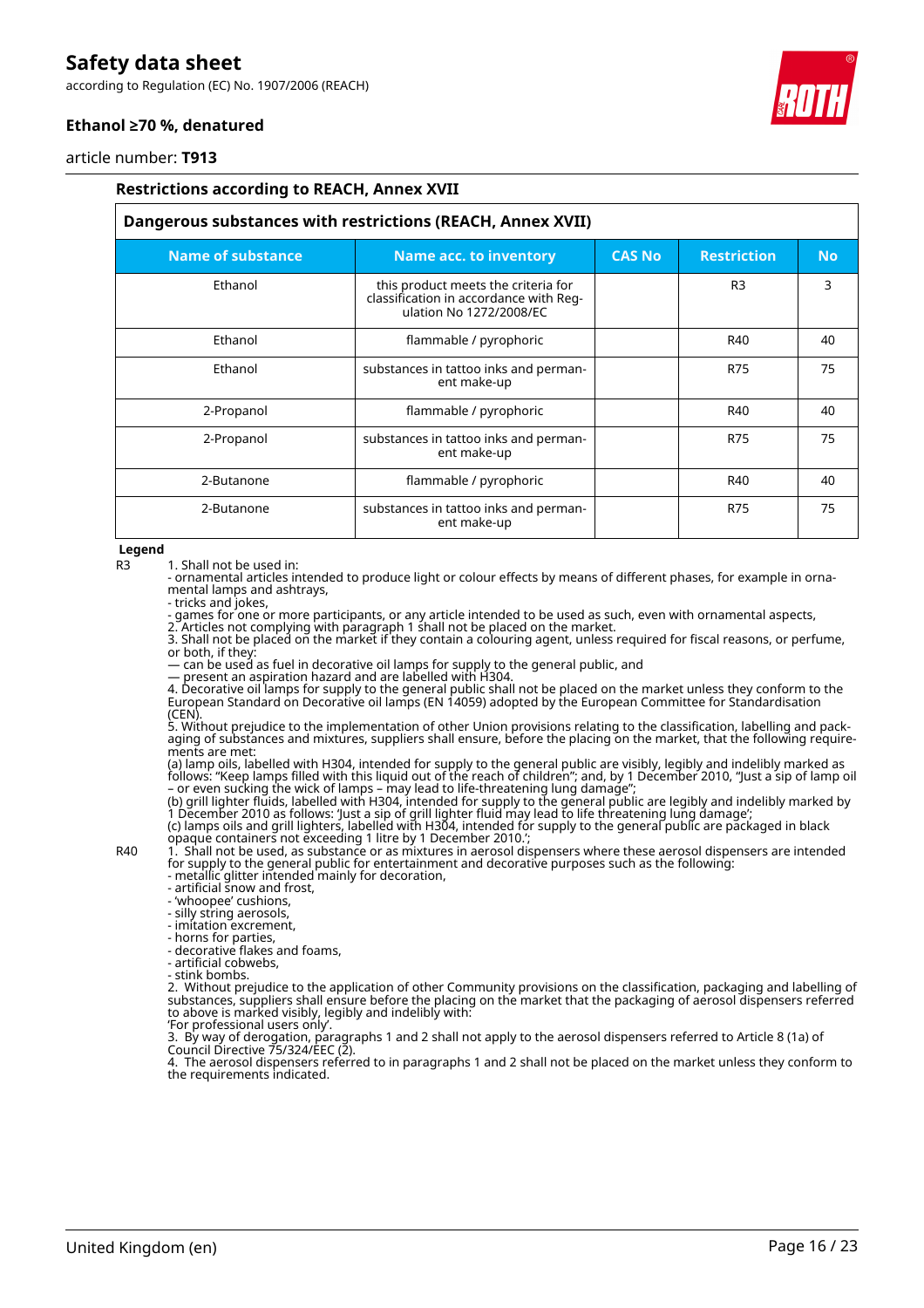according to Regulation (EC) No. 1907/2006 (REACH)

#### **Ethanol ≥70 %, denatured**

#### article number: **T913**



#### **Legend**

R75 1. Shall not be placed on the market in mixtures for use for tattooing purposes, and mixtures containing any such substances shall not be used for tattooing purposes, after 4 January 2022 if the substance or substances in question is or are present in the following circumstances:

(a) in the case of a substance classified in Part 3 of Annex VI to Regulation (EC) No 1272/2008 as carcinogen category 1A, 1B or 2, or germ cell mutagen category 1A, 1B or 2, the substance is present in the mixture in a concentration equal to or greater than 0,00005 % by weight;

(b) in the case of a substance classified in Part 3 of Annex VI to Regulation (EC) No 1272/2008 as reproductive toxicant category 1A, 1B or 2, the substance is present in the mixture in a concentration equal to or greater than 0,001 % by weight;

(c) in the case of a substance classified in Part 3 of Annex VI to Regulation (EC) No 1272/2008 as skin sensitiser category 1, 1A or 1B, the substance is present in the mixture in a concentration equal to or greater than 0,001 % by weight;

(d) in the case of a substance classified in Part 3 of Annex VI to Regulation (EC) No 1272/2008 as skin corrosive category 1, 1A, 1B or 1C or skin irritant category 2, or as serious eye damage category 1 or eye irritant category 2, the substance is present in the mixture in a concentration equal to or greater than: (i) 0,1 % by weight, if the substance is used solely as a pH regulator;

(ii) 0,01 % by weight, in all other cases;

(e) in the case of a substance listed in Annex II to Regulation (EC) No 1223/2009 (\*1), the substance is present in the mixture in a concentration equal to or greater than 0,00005 % by weight;

(f) in the case of a substance for which a condition of one or more of the following kinds is specified in column g (Product type, Body parts) of the table in Annex IV to Regulation (EC) No 1223/2009, the substance is present in the mixture in a concentration equal to or greater than 0,00005 % by weight: (i) "Rinse-off products";

(ii) "Not to be used in products applied on mucous membranes";

(iii) "Not to be used in eye products";

(g) in the case of a substance for which a condition is specified in column h (Maximum concentration in ready for use preparation) or column i (Other) of the table in Annex IV to Regulation (EC) No 1223/2009, the substance is present in the mixture in a concentration, or in some other way, that does not accord with the condition specified in that column; (h) in the case of a substance listed in Appendix 13 to this Annex, the substance is present in the mixture in a concentration equal to or greater than the concentration limit specified for that substance in that Appendix. 2. For the purposes of this entry use of a mixture "for tattooing purposes" means injection or introduction of the mixture into a person's skin, mucous membrane or eyeball, by any process or procedure (including procedures com-

monly referred to as permanent make-up, cosmetic tattooing, micro-blading and micro-pigmentation), with the aim of making a mark or design on his or her body.

3. If a substance not listed in Appendix 13 falls within more than one of points (a) to (g) of paragraph 1, the strictest concentration limit laid down in the points in question shall apply to that substance. If a substance listed in Appendix 13 also falls within one or more of points (a) to (g) of paragraph 1, the concentration limit laid down in point (h) of paragraph 1 shall apply to that substance.

4. By way of derogation, paragraph 1 shall not apply to the following substances until 4 January 2023:

(a) Pigment Blue 15:3 (CI 74160, EC No 205-685-1, CAS No 147-14-8);

(b) Pigment Green 7 (CI 74260, EC No 215-524-7, CAS No 1328-53-6).

5. If Part 3 of Annex VI to Regulation (EC) No 1272/2008 is amended after 4 January 2021 to classify or re-classify a substance such that the substance then becomes caught by point (a), (b), (c) or (d) of paragraph 1 of this entry, or such that it then falls within a different one of those points from the one within which it fell previously, and the date of application of that new or revised classification is after the date referred to in paragraph 1 or, as the case may be, paragraph 4 of this entry, that amendment shall, for the purposes of applying this entry to that substance, be treated as taking effect on the date of application of that new or revised classification.

6. If Annex II or Annex IV to Regulation (EC) No 1223/2009 is amended after 4 January 2021 to list or change the listing of a substance such that the substance then becomes caught by point (e), (f) or (g) of paragraph 1 of this entry, or such that it then falls within a different one of those points from the one within which it fell previously, and the amendment takes effect after the date referred to in paragraph 1 or, as the case may be, paragraph 4 of this entry,

that amendment shall, for the purposes of applying this entry to that substance, be treated as taking effect from the date falling 18 months after entry into force of the act by which that amendment was made.

7. Suppliers placing a mixture on the market for use for tattooing purposes shall ensure that, after 4 January 2022, the mixture is marked with the following information:

(a) the statement "Mixture for use in tattoos or permanent make-up";

(b) a reference number to uniquely identify the batch;

(c) the list of ingredients in accordance with the nomenclature established in the glossary of common ingredient names pursuant to Article 33 of Regulation (EC) No 1223/2009, or in the absence of a common ingredient name, the IUPAC name. In the absence of a common ingredient name or IUPAC name, the CAS and EC number. Ingredients shall be listed in descending order by weight or volume of the ingredients at the time of formulation. "Ingredient" means any substance added during the process of formulation and present in the mixture for use for tattooing purposes. Impurities shall not be regarded as ingredients. If the name of a substance, used as ingredient within the meaning of this entry, is already required to be stated on the label in accordance with Regulation (EC) No 1272/2008, that ingredient does not need to be marked in accordance with this Regulation;

(d) the additional statement "pH regulator" for substances falling under point (d)(i) of paragraph 1;

(e) the statement "Contains nickel. Can cause allergic reactions." if the mixture contains nickel below the concentration limit specified in Appendix 13;

(f) the statement "Contains chromium (VI). Can cause allergic reactions." if the mixture contains chromium (VI) below the concentration limit specified in Appendix 13;

(g) safety instructions for use insofar as they are not already required to be stated on the label by Regulation (EC) No 1272/2008.

The information shall be clearly visible, easily legible and marked in a way that is indelible.<br>The information shall be written in the official language(s) of the Member State(s) where the mixture is placed on the<br>market,

Where necessary because of the size of the package, the information listed in the first subparagraph, except for point (a), shall be included instead in the instructions for use.

Before using a mixture for tattooing purposes, the person using the mixture shall provide the person undergoing the procedure with the information marked on the package or included in the instructions for use pursuant to this paragraph.

8. Mixtures that do not contain the statement "Mixture for use in tattoos or permanent make-up" shall not be used for tattooing purposes.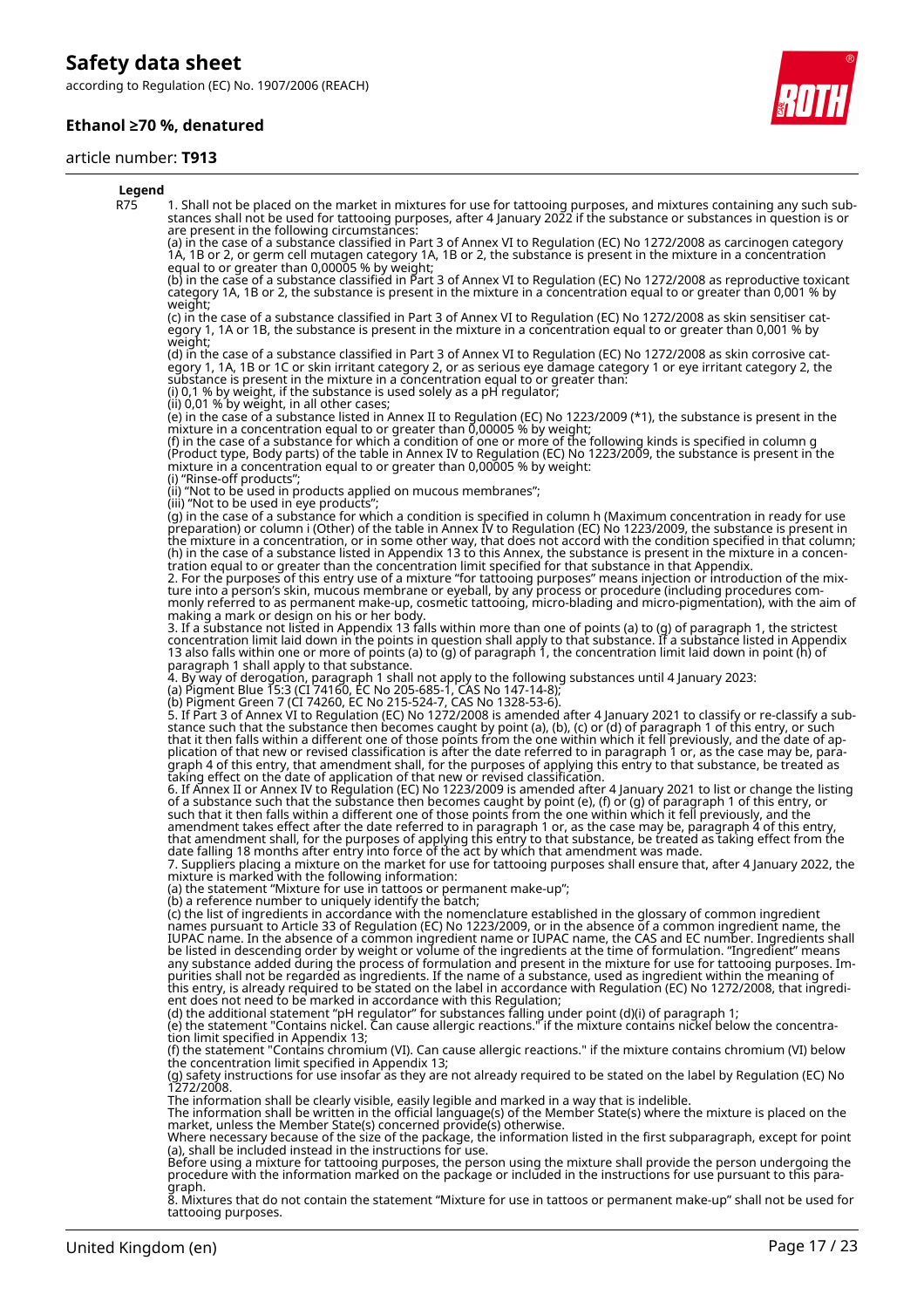according to Regulation (EC) No. 1907/2006 (REACH)

#### **Ethanol ≥70 %, denatured**

#### article number: **T913**



9. This entry does not apply to substances that are gases at temperature of 20 °C and pressure of 101,3 kPa, or generate a vapour pressure of more than 300 kPa at temperature of 50 °C, with the exception of formaldehyde (CAS No 50- 00-0, EC No 200-001-8).

10. This entry does not apply to the placing on the market of a mixture for use for tattooing purposes, or to the use of a mixture for tattooing purposes, when placed on the market exclusively as a medical device or an accessory to a medical device, within the meaning of Regulation (EU) 2017/745, or when used exclusively as a medical device or an accessory to a medical device, within the same meaning. Where the placing on the market or use may not be exclusively as a medical device or an accessory to a medical device, the requirements of Regulation (EU) 2017/745 and of this Regulation shall apply cumulatively.

#### **List of substances subject to authorisation (REACH, Annex XIV)/SVHC - candidate list**

None of the ingredients are listed. (Or Concentration of the substance in a mixture: <0.1 % Mass concentration)

#### **Seveso Directive**

|                  | 2012/18/EU (Seveso III)               |                                                                                            |        |              |  |  |  |
|------------------|---------------------------------------|--------------------------------------------------------------------------------------------|--------|--------------|--|--|--|
| <b>No</b>        | Dangerous substance/hazard categories | Qualifying quantity (tonnes) for the application of lower and upper-tier re-<br>quirements |        | <b>Notes</b> |  |  |  |
| P <sub>5</sub> c | flammable liquids (cat. 2, 3)         | 5.000                                                                                      | 50.000 | 51)          |  |  |  |

#### **Notation**

51) Flammable liquids, categories 2 or 3 not covered by P5a and P5b

#### **Deco-Paint Directive**

| <b>VOC</b><br><b>Content</b> | --<br>$\sim$<br>%<br><u>_</u> |
|------------------------------|-------------------------------|
|                              |                               |

#### **Industrial Emissions Directive (IED)**

| <b>VOC content</b> | 72 % |
|--------------------|------|
|                    |      |

#### **Directive on the restriction of the use of certain hazardous substances in electrical and electronic equipment (RoHS)**

none of the ingredients are listed

#### **Regulation concerning the establishment of a European Pollutant Release and Transfer Register (PRTR)**

none of the ingredients are listed

#### **Water Framework Directive (WFD)**

|                                                                                                                                                                                                                                                                                       | <b>Name acc. to inventory</b> |                     |  |  |  |  | <b>CAS No</b> |  | <b>Listed in</b> |  | <b>Remarks</b> |
|---------------------------------------------------------------------------------------------------------------------------------------------------------------------------------------------------------------------------------------------------------------------------------------|-------------------------------|---------------------|--|--|--|--|---------------|--|------------------|--|----------------|
| Substances and preparations, or<br>the breakdown products of such,<br>which have been proved to pos-<br>sess carcinogenic or mutagenic<br>properties or properties which<br>may affect steroidogenic, thyroid,<br>reproduction or other endocrine-<br>related functions in or via the |                               | aquatic environment |  |  |  |  |               |  | A)               |  |                |

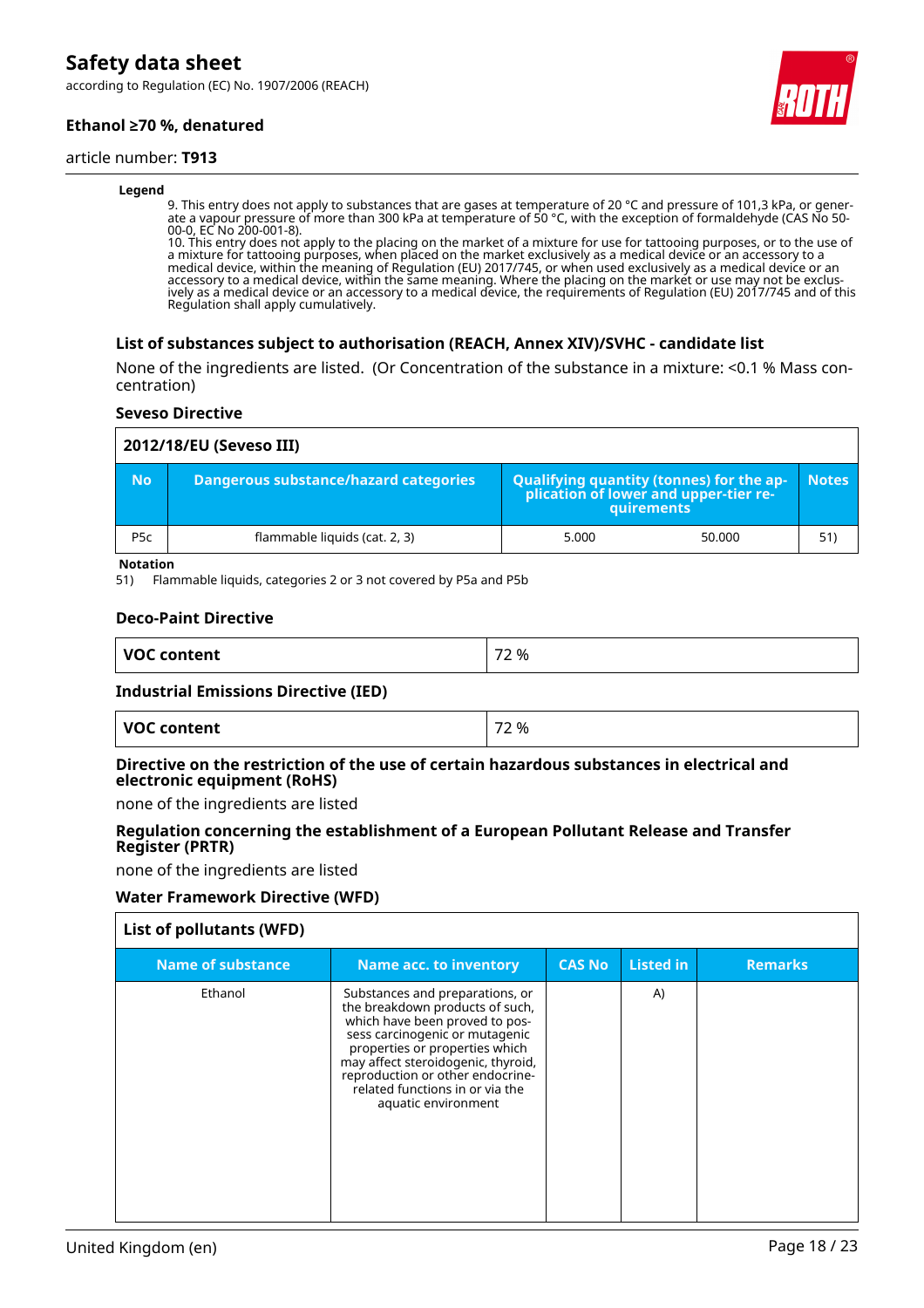according to Regulation (EC) No. 1907/2006 (REACH)



#### **Ethanol ≥70 %, denatured**

article number: **T913**

| List of pollutants (WFD) |                                                                                                                                                                                                                                                                                                              |               |           |                |
|--------------------------|--------------------------------------------------------------------------------------------------------------------------------------------------------------------------------------------------------------------------------------------------------------------------------------------------------------|---------------|-----------|----------------|
| Name of substance        | <b>Name acc. to inventory</b>                                                                                                                                                                                                                                                                                | <b>CAS No</b> | Listed in | <b>Remarks</b> |
| 2-Propanol               | Substances and preparations, or<br>the breakdown products of such,<br>which have been proved to pos-<br>sess carcinogenic or mutagenic<br>properties or properties which<br>may affect steroidogenic, thyroid,<br>reproduction or other endocrine-<br>related functions in or via the<br>aquatic environment |               | A)        |                |

**Legend**

A) Indicative list of the main pollutants

#### **Regulation on the marketing and use of explosives precursors**

none of the ingredients are listed

#### **Regulation on drug precursors**

| Name of substance <b>\</b> | <b>CAS No</b> | <b>Classification</b> | CN Code'   | <b>Threshold</b><br><b>level</b> |
|----------------------------|---------------|-----------------------|------------|----------------------------------|
| 2-Butanone                 | 78-93-3       | Category 3            | 2914 12 00 |                                  |

#### **Regulation on substances that deplete the ozone layer (ODS)**

none of the ingredients are listed

#### **Regulation concerning the export and import of hazardous chemicals (PIC)**

none of the ingredients are listed

#### **Regulation on persistent organic pollutants (POP)**

none of the ingredients are listed

#### **Other information**

Directive 94/33/EC on the protection of young people at work. Observe employment restrictions under the Maternity Protection Directive (92/85/EEC) for expectant or nursing mothers.

#### **UN Convention against Illicit Traffic in Narcotic Drugs and Psychotropic Substances**

| Name of substance | <b>CAS No</b> | Listed in | <b>.HS code</b> ' |
|-------------------|---------------|-----------|-------------------|
| 2-Butanone        | 78-93-3       | Table II  | 2914.12           |

#### **National inventories**

| <b>Country</b> | <b>Inventory</b> | <b>Status</b>                  |
|----------------|------------------|--------------------------------|
| AU             | <b>AICS</b>      | all ingredients are listed     |
| <b>CA</b>      | <b>DSL</b>       | all ingredients are listed     |
| <b>CN</b>      | <b>IECSC</b>     | all ingredients are listed     |
| EU             | <b>ECSI</b>      | all ingredients are listed     |
| <b>EU</b>      | REACH Req.       | all ingredients are listed     |
| IP             | <b>CSCL-ENCS</b> | not all ingredients are listed |
| JP             | <b>ISHA-ENCS</b> | not all ingredients are listed |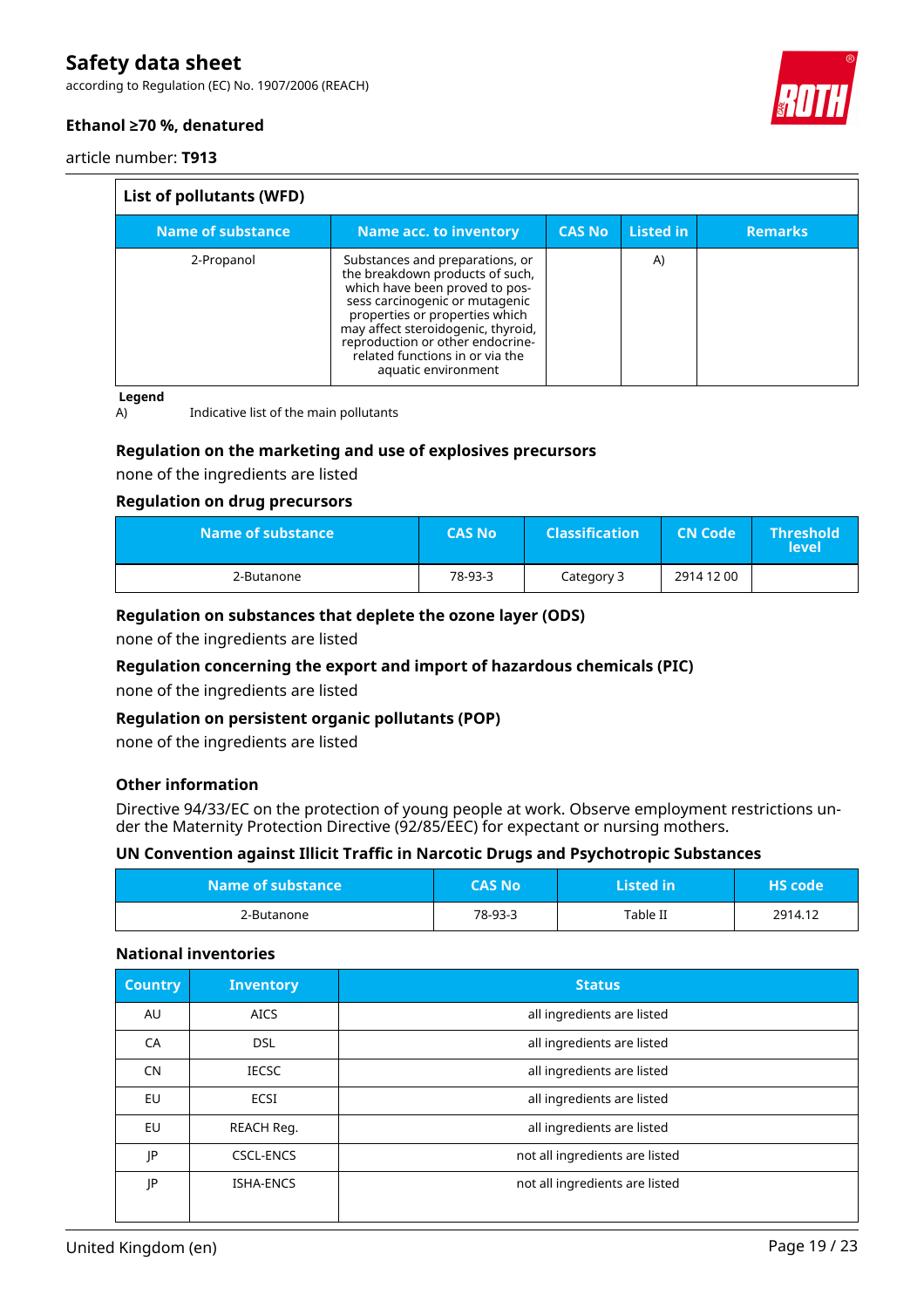according to Regulation (EC) No. 1907/2006 (REACH)



#### **Ethanol ≥70 %, denatured**

#### article number: **T913**

| <b>Country</b> | <b>Inventory</b> | <b>Status</b>                  |
|----------------|------------------|--------------------------------|
| <b>KR</b>      | KECI             | all ingredients are listed     |
| <b>MX</b>      | <b>INSO</b>      | all ingredients are listed     |
| NZ             | <b>NZIOC</b>     | all ingredients are listed     |
| PH             | <b>PICCS</b>     | all ingredients are listed     |
| <b>TR</b>      | <b>CICR</b>      | not all ingredients are listed |
| TW             | <b>TCSI</b>      | all ingredients are listed     |
| US             | <b>TSCA</b>      | all ingredients are listed     |

#### **Legend**

| AICS  | Australian Inventory of Chemical Substances                             |
|-------|-------------------------------------------------------------------------|
| CICR  | Chemical Inventory and Control Regulation                               |
|       | CSCL-ENCS List of Existing and New Chemical Substances (CSCL-ENCS)      |
| DSL.  | Domestic Substances List (DSL)                                          |
| ECSI  | EC Substance Inventory (EINECS, ELINCS, NLP)                            |
| IECSC | Inventory of Existing Chemical Substances Produced or Imported in China |
| INSO  | National Inventory of Chemical Substances                               |
|       | ISHA-ENCS Inventory of Existing and New Chemical Substances (ISHA-ENCS) |
| KECI  | Korea Existing Chemicals Inventory                                      |
| NZIoC | New Zealand Inventory of Chemicals                                      |
| PICCS | Philippine Inventory of Chemicals and Chemical Substances (PICCS)       |
|       | REACH Reg. REACH registered substances                                  |
| TCSI  | Taiwan Chemical Substance Inventory                                     |
| TSCA  | Toxic Substance Control Act                                             |

#### **15.2 Chemical Safety Assessment**

Chemical safety assessments for substances in this mixture were not carried out.

### **SECTION 16: Other information**

#### **Indication of changes (revised safety data sheet)**

Alignment to regulation: Regulation (EC) No. 1907/2006 (REACH), amended by 2020/878/EU

| <b>Section</b> | <b>Former entry (text/value)</b>                      | <b>Actual entry (text/value)</b>                                                                                                                                          | Safety-<br>relev-<br>ant |
|----------------|-------------------------------------------------------|---------------------------------------------------------------------------------------------------------------------------------------------------------------------------|--------------------------|
| 2.1            |                                                       | Classification according to Regulation (EC) No<br>1272/2008 (CLP):<br>change in the listing (table)                                                                       | yes                      |
| 2.1            |                                                       | The most important adverse physicochemical,<br>human health and environmental effects:<br>The product is combustible and can be ignited<br>by potential ignition sources. | yes                      |
| 2.3            | Other hazards:<br>There is no additional information. | Other hazards                                                                                                                                                             | yes                      |
| 2.3            |                                                       | Results of PBT and vPvB assessment:<br>This mixture does not contain any substances<br>that are assessed to be a PBT or a vPvB.                                           | yes                      |

Restructuring: section 9, section 14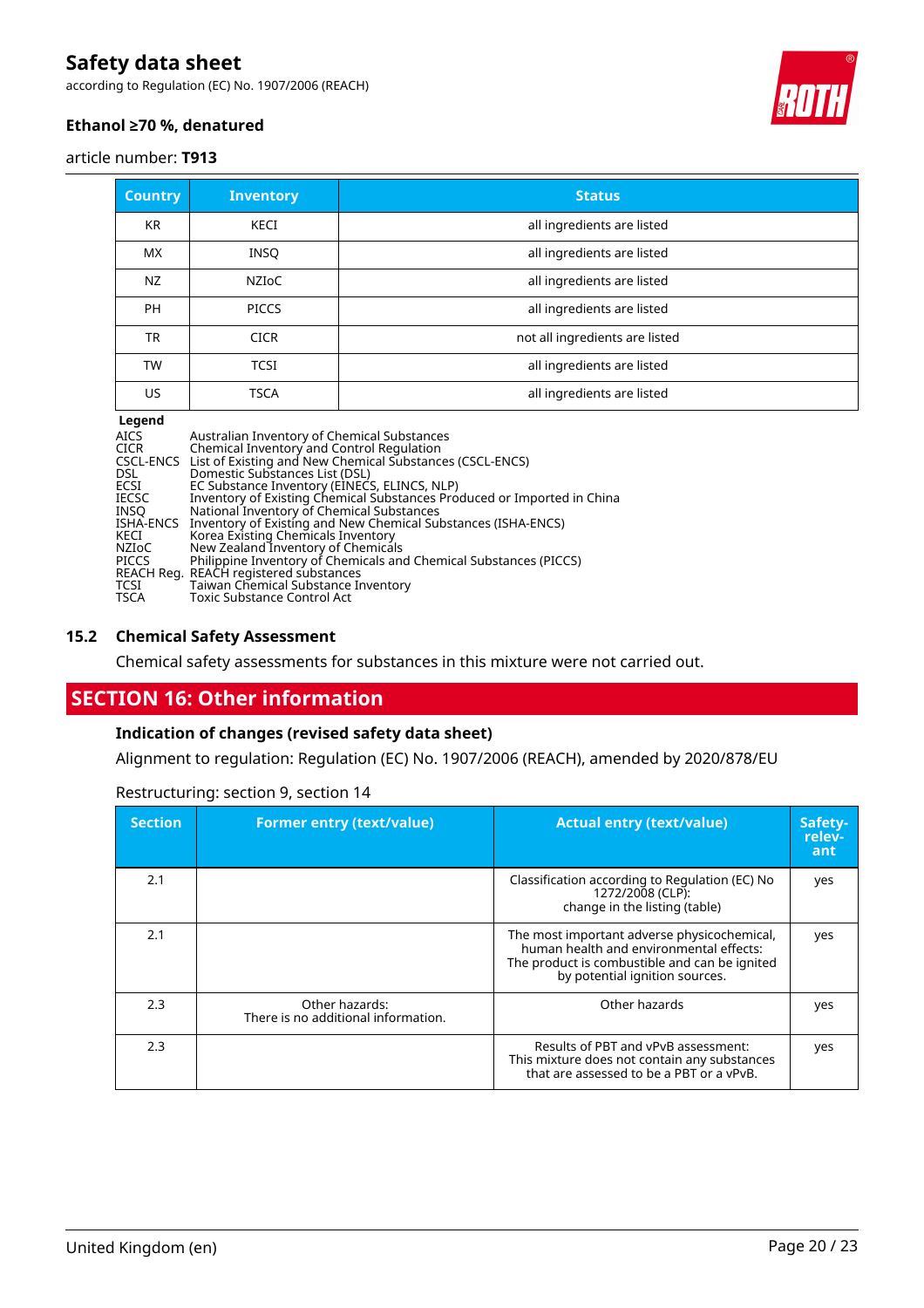according to Regulation (EC) No. 1907/2006 (REACH)



#### **Ethanol ≥70 %, denatured**

article number: **T913**

#### **Abbreviations and acronyms**

| Abbr.         | <b>Descriptions of used abbreviations</b>                                                                                                                                                                                       |
|---------------|---------------------------------------------------------------------------------------------------------------------------------------------------------------------------------------------------------------------------------|
| 2000/39/EC    | Commission Directive establishing a first list of indicative occupational exposure limit values in imple-<br>mentation of Council Directive 98/24/EC                                                                            |
| Acute Tox.    | Acute toxicity                                                                                                                                                                                                                  |
| <b>ADN</b>    | Accord européen relatif au transport international des marchandises dangereuses par voies de naviga-<br>tion intérieures (European Agreement concerning the International Carriage of Dangerous Goods by In-<br>land Waterways) |
| <b>ADR</b>    | Accord relatif au transport international des marchandises dangereuses par route (Agreement concern-<br>ing the International Carriage of Dangerous Goods by Road)                                                              |
| ADR/RID/ADN   | Agreements concerning the International Carriage of Dangerous Goods by Road/Rail/Inland Waterways<br>(ADR/RID/ADN)                                                                                                              |
| <b>ATE</b>    | <b>Acute Toxicity Estimate</b>                                                                                                                                                                                                  |
| <b>BCF</b>    | <b>Bioconcentration factor</b>                                                                                                                                                                                                  |
| <b>BOD</b>    | Biochemical Oxygen Demand                                                                                                                                                                                                       |
| CAS           | Chemical Abstracts Service (service that maintains the most comprehensive list of chemical substances)                                                                                                                          |
| Ceiling-C     | Ceiling value                                                                                                                                                                                                                   |
| <b>CLP</b>    | Regulation (EC) No 1272/2008 on classification, labelling and packaging of substances and mixtures                                                                                                                              |
| CN Code       | <b>Combined Nomenclature</b>                                                                                                                                                                                                    |
| <b>COD</b>    | Chemical oxygen demand                                                                                                                                                                                                          |
| <b>DGR</b>    | Dangerous Goods Regulations (see IATA/DGR)                                                                                                                                                                                      |
| <b>DNEL</b>   | Derived No-Effect Level                                                                                                                                                                                                         |
| <b>EC50</b>   | Effective Concentration 50 %. The EC50 corresponds to the concentration of a tested substance causing<br>50 % changes in response (e.g. on growth) during a specified time interval                                             |
| EC No         | The EC Inventory (EINECS, ELINCS and the NLP-list) is the source for the seven-digit EC number, an identi-<br>fier of substances commercially available within the EU (European Union)                                          |
| EH40/2005     | EH40/2005 Workplace exposure limits (http://www.nationalarchives.gov.uk/doc/open-government-li-<br>cence/)                                                                                                                      |
| <b>EINECS</b> | European Inventory of Existing Commercial Chemical Substances                                                                                                                                                                   |
| <b>ELINCS</b> | European List of Notified Chemical Substances                                                                                                                                                                                   |
| <b>EmS</b>    | <b>Emergency Schedule</b>                                                                                                                                                                                                       |
| ErC50         | $\equiv$ EC50: in this method, that concentration of test substance which results in a 50 % reduction in either<br>growth (EbC50) or growth rate (ErC50) relative to the control                                                |
| Eye Dam.      | Seriously damaging to the eye                                                                                                                                                                                                   |
| Eye Irrit.    | Irritant to the eye                                                                                                                                                                                                             |
| Flam. Liq.    | Flammable liquid                                                                                                                                                                                                                |
| GHS           | "Globally Harmonized System of Classification and Labelling of Chemicals" developed by the United Na-<br>tions                                                                                                                  |
| HS            | Harmonized Commodity Description and Coding System (Harmonized System, drawn up by the World<br>Customs Organisation)                                                                                                           |
| <b>IARC</b>   | International Agency for Research on Cancer                                                                                                                                                                                     |
| IATA          | <b>International Air Transport Association</b>                                                                                                                                                                                  |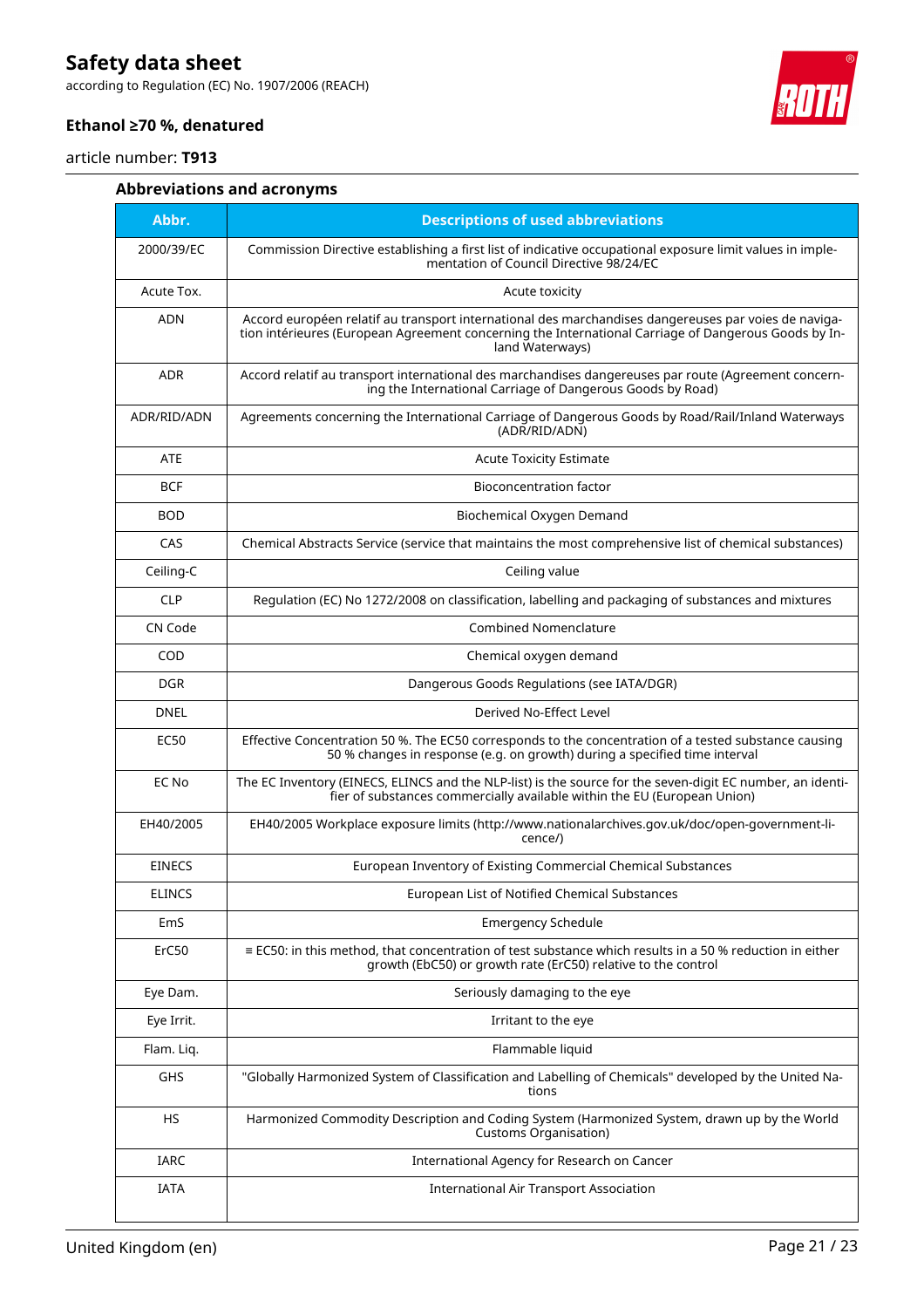according to Regulation (EC) No. 1907/2006 (REACH)



#### **Ethanol ≥70 %, denatured**

#### article number: **T913**

| Abbr.           | <b>Descriptions of used abbreviations</b>                                                                                                                                    |
|-----------------|------------------------------------------------------------------------------------------------------------------------------------------------------------------------------|
| <b>IATA/DGR</b> | Dangerous Goods Regulations (DGR) for the air transport (IATA)                                                                                                               |
| <b>ICAO</b>     | <b>International Civil Aviation Organization</b>                                                                                                                             |
| <b>ICAO-TI</b>  | Technical instructions for the safe transport of dangerous goods by air                                                                                                      |
| <b>IMDG</b>     | International Maritime Dangerous Goods Code                                                                                                                                  |
| IMDG-Code       | International Maritime Dangerous Goods Code                                                                                                                                  |
| index No        | The Index number is the identification code given to the substance in Part 3 of Annex VI to Regulation<br>(EC) No 1272/2008                                                  |
| <b>IOELV</b>    | Indicative occupational exposure limit value                                                                                                                                 |
| <b>LC50</b>     | Lethal Concentration 50%: the LC50 corresponds to the concentration of a tested substance causing 50 %<br>lethality during a specified time interval                         |
| LD50            | Lethal Dose 50 %: the LD50 corresponds to the dose of a tested substance causing 50 % lethality during a<br>specified time interval                                          |
| log KOW         | n-Octanol/water                                                                                                                                                              |
| <b>NLP</b>      | No-Longer Polymer                                                                                                                                                            |
| <b>PBT</b>      | Persistent, Bioaccumulative and Toxic                                                                                                                                        |
| <b>PNEC</b>     | <b>Predicted No-Effect Concentration</b>                                                                                                                                     |
| ppm             | Parts per million                                                                                                                                                            |
| <b>REACH</b>    | Registration, Evaluation, Authorisation and Restriction of Chemicals                                                                                                         |
| <b>RID</b>      | Règlement concernant le transport International ferroviaire des marchandises Dangereuses (Regula-<br>tions concerning the International carriage of Dangerous goods by Rail) |
| <b>STEL</b>     | Short-term exposure limit                                                                                                                                                    |
| <b>STOT SE</b>  | Specific target organ toxicity - single exposure                                                                                                                             |
| <b>SVHC</b>     | Substance of Very High Concern                                                                                                                                               |
| <b>TWA</b>      | Time-weighted average                                                                                                                                                        |
| VOC             | Volatile Organic Compounds                                                                                                                                                   |
| vPvB            | Very Persistent and very Bioaccumulative                                                                                                                                     |
| <b>WEL</b>      | Workplace exposure limit                                                                                                                                                     |

#### **Key literature references and sources for data**

Regulation (EC) No 1272/2008 on classification, labelling and packaging of substances and mixtures. Regulation (EC) No. 1907/2006 (REACH), amended by 2020/878/EU.

Transport of dangerous goods by road, rail and inland waterway (ADR/RID/ADN). International Maritime Dangerous Goods Code (IMDG). Dangerous Goods Regulations (DGR) for the air transport (IATA).

#### **Classification procedure**

Physical and chemical properties. The classification is based on tested mixture. Health hazards. Environmental hazards. The method for classification of the mixture is based on ingredients of the mixture (additivity formula).